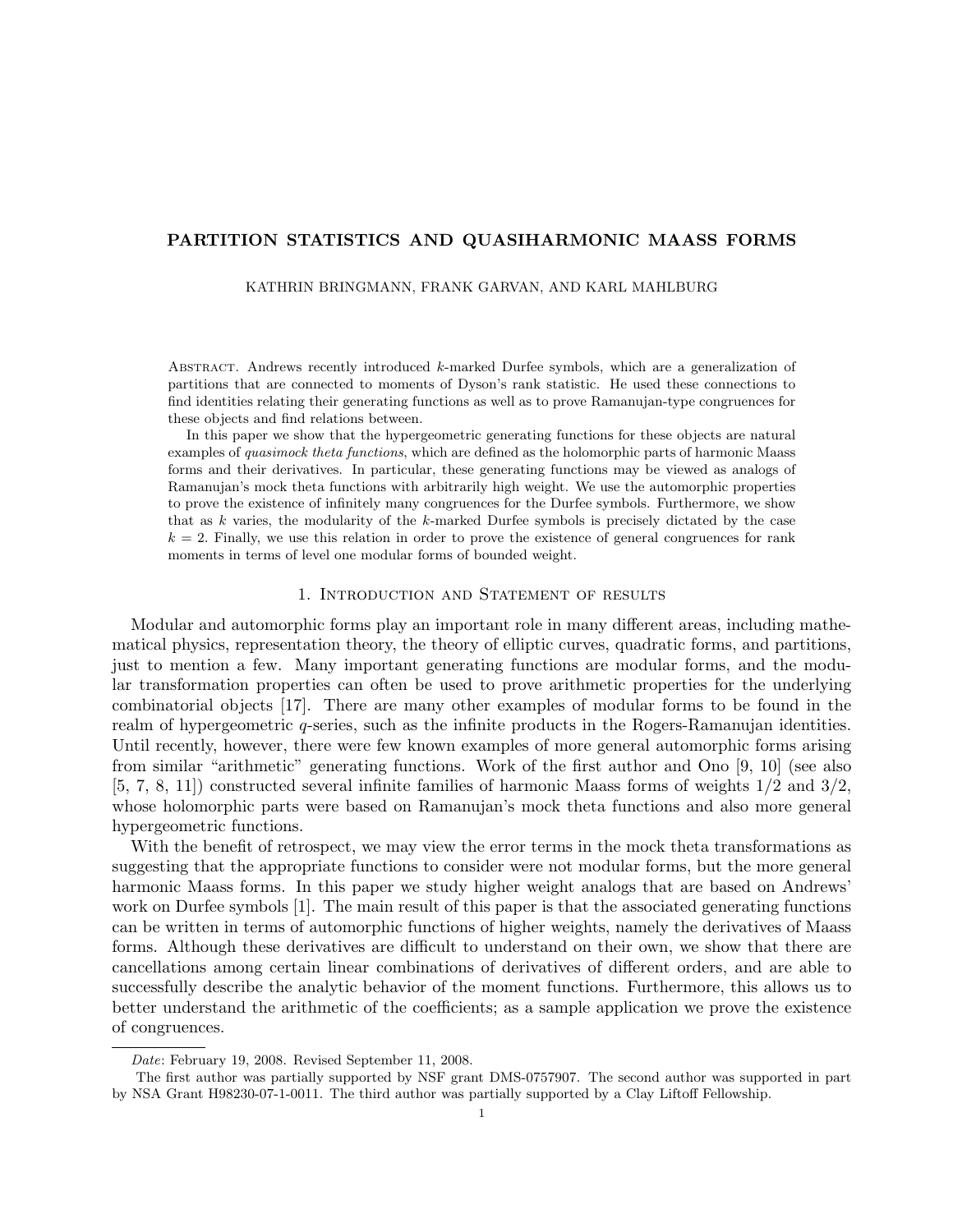In order to define the new objects at hand, first recall the generating function for the partition function,

(1.1) 
$$
P(q) := \sum_{n=0}^{\infty} p(n) q^n = q^{\frac{1}{24}} \eta(z)^{-1},
$$

where  $\eta(z) := q^{\frac{1}{24}} \prod_{n=1}^{\infty} (1 - q^n)$  is Dedekind's  $\eta$ -function, a weight  $\frac{1}{2}$  modular form, and  $q := e^{2\pi i z}$ . Of the the many consequences of the modularity properties of  $P(q)$ , some of the most striking are the three congruences due to Ramanujan, namely

> $p(5n + 4) \equiv 0 \pmod{5}$ ,  $p(7n+5) \equiv 0 \pmod{7}$ ,  $p(11n + 6) \equiv 0 \pmod{11}$ .

To explain the congruences with modulus 5 and 7, Dyson [12] introduced the rank of a partition, which is defined to be its largest part minus the number of its parts. Dyson conjectured that the partitions of  $5n + 4$  (resp.  $7n + 5$ ) form 5 (resp. 7) groups of equal size when sorted by their ranks modulo 5 (resp. 7). This conjecture was proven by Atkin and Swinnerton-Dyer [3]. If  $N(m, n)$ denotes the number of partitions of  $n$  with rank  $m$ , then we have the generating function

$$
R(w;q) := 1 + \sum_{m \in \mathbb{Z}} \sum_{n=1}^{\infty} N(m,n) w^m q^n = 1 + \sum_{n=1}^{\infty} \frac{q^{n^2}}{(wq;q)_n (w^{-1}q;q)_n} = \frac{(1-w)}{(q;q)_{\infty}} \sum_{n \in \mathbb{Z}} \frac{(-1)^n q^{\frac{n}{2}(3n+1)}}{1 - w q^n},
$$

where  $(a;q)_n := \prod_{j=0}^{n-1} (1 - aq^j)$  and  $(a;q)_{\infty} := \lim_{n \to \infty} (a;q)_n$ . In particular  $R(t)$  =  $R(t)$ 

$$
R(1;q) = P(q),
$$
  

$$
R(-1;q) = f(q) := 1 + \sum_{n=1}^{\infty} \frac{q^{n^2}}{(-q;q)_n^2}.
$$

The function  $f(q)$  is one of the mock theta functions defined by Ramanujan in his last letter to Hardy. The first author and Ono shed light on their mysteries by showing that if  $w$  is a root of unity, then the rank generating functions  $R(w; q)$  (and in particular  $f(q)$ ) are the "holomorphic parts" of harmonic Maass forms [10] (we say more on these results and recall the notion of a harmonic Maass form in Section 3). The theory of harmonic Maass forms proved to be very useful for understanding the arithmetic of the coefficients, leading to many notable results. These include, for example, an exact formula for the coefficients of  $f(q)$  [9], asymptotics for  $N(m, n)$  [6], identities for rank differences [11], and congruences for certain partition statistics [10].

Here we consider infinite families of harmonic Maass forms of arbitrarily high half-integer weight that also arise from combinatorial hypergeometric functions. To state those results recall that Andrews introduced in [1] the symmetrized k-th rank moment function

(1.2) 
$$
\eta_k(n) := \sum_{m=-\infty}^{\infty} \binom{m + \left[\frac{k-1}{2}\right]}{k} N(m,n),
$$

which are linear combinations of the k-th rank moments

(1.3) 
$$
N_k(n) := \sum_{m=-\infty}^{\infty} m^k N(m,n)
$$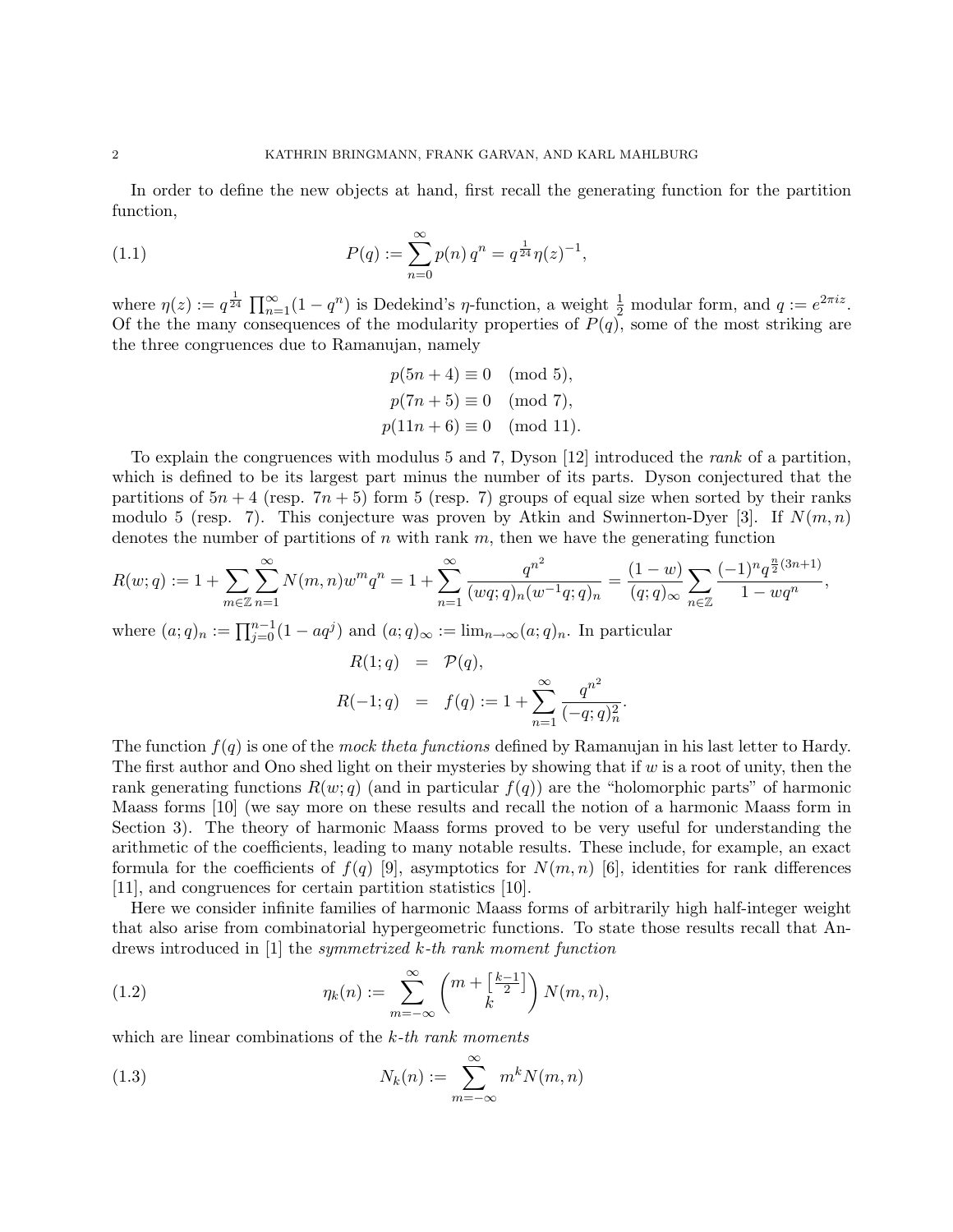considered by Atkin and the second author [2]. Using the rank symmetry  $N(-m, n) = N(m, n)$ , Andrews showed that  $\eta_{2k+1}(n) = 0$ , and thus we need only consider even rank moments. For these we define the rank generating function

$$
R_{k+1}(q) := \sum_{n=0}^{\infty} \eta_{2k}(n) q^n.
$$

The function  $R_2(q)$  was studied in detail by the first author in [5]. One of the key results relates  $R_2(q)$  to a certain harmonic Maass form (see Section 3), but the connection is more complicated than in the case of usual ranks due to double poles in the generating function. This leads to expressions involving quasimodular forms, which are meromorphic functions  $f : \mathbb{H} \to \mathbb{C}$  that can written as a linear combination of derivatives of modular forms. Furthermore, asymptotics and congruences for  $\eta_2(n)$  are obtained as applications of the modularity of the generating function.

In the present work we consider the case of general  $k$ . The functions that arise in this setting require yet a more general analytic definition; we say that  $f : \mathbb{H} \to \mathbb{C}$  is a quasimock theta function if there exists a quasimodular form  $h(q)$  such that  $f(q) + h(q)$  is a linear combination of derivatives of the holomorphic parts of harmonic Maass forms. Moreover we call linear combinations of derivatives of harmonic Maass forms quasiharmonic Maass form.

Remark. The authors thank Don Zagier for pointing out that the forms considered in this paper lie in the differential closure containing  $E_2$  and  $F_2$ , where  $F_2$  is defined in [20]. This can be understood analogous to the classical situation of quasimodular forms which can be defined as differential closure of the ring containing modular forms and  $E_2$  [16].

# **Theorem 1.1.** The function  $q^{-1}R_{k+1}(q^{24})$  is a quasimock theta function.

Remark. The highest weight component includes a harmonic Maass form of weight  $2k - 1/2$ .

The idea of the proof of Theorem 1.1 is to relate certain rank and crank moments via a differential equation (see Section 4), and then argue inductively, using the fact that the crank moment generating functions are quasimodular forms. The base case  $k = 1$  is considered in [5], although our induction step actually requires a new "twisted" version of those results.

Theorem 1.1 has many applications. We only address some of these here. We first consider congruences for partition statistics. For this we let  $NF_k(r, t; n)$  be the number of k-marked Durfee symbols of size n with full rank congruent to r modulo t (see Section 2). We show that the full rank satisfies infinitely many congruences, just as the first author and Ono proved for Dyson's original rank [10]. The case  $k = 2$  of the following theorem was proven in [5].

**Theorem 1.2.** Let t be a positive odd integer, suppose that  $j \in \mathbb{N}$ ,  $k \geq 3$ , and let  $\mathcal{Q} \nmid 6t$  a prime. Then there exist infinitely many arithmetic progressions  $An + B$ , such that for every  $0 \le r \le t$ , we have

$$
NF_k(r, t; An + B) \equiv 0 \pmod{\mathcal{Q}^j}.
$$

For the proof of Theorem 1.2, we employ the fact that the rank generating functions are holomorphic parts of harmonic Maass forms, and also the conclusion from Theorem 1.1 for  $R_k$ . Additional complications arise in our proof if t has a prime divisor  $p_t$  that is small relative to k (specifically,  $p_t \leq 2k$ ). To resolve this case, we extend a result from [5] and prove the modularity of a certain "twist" of the second moment function (see Sections 4 and 5).

One nice consequence of Theorem 1.2 is a combinatorial decomposition of congruences for  $\eta_{2k}(n)$ .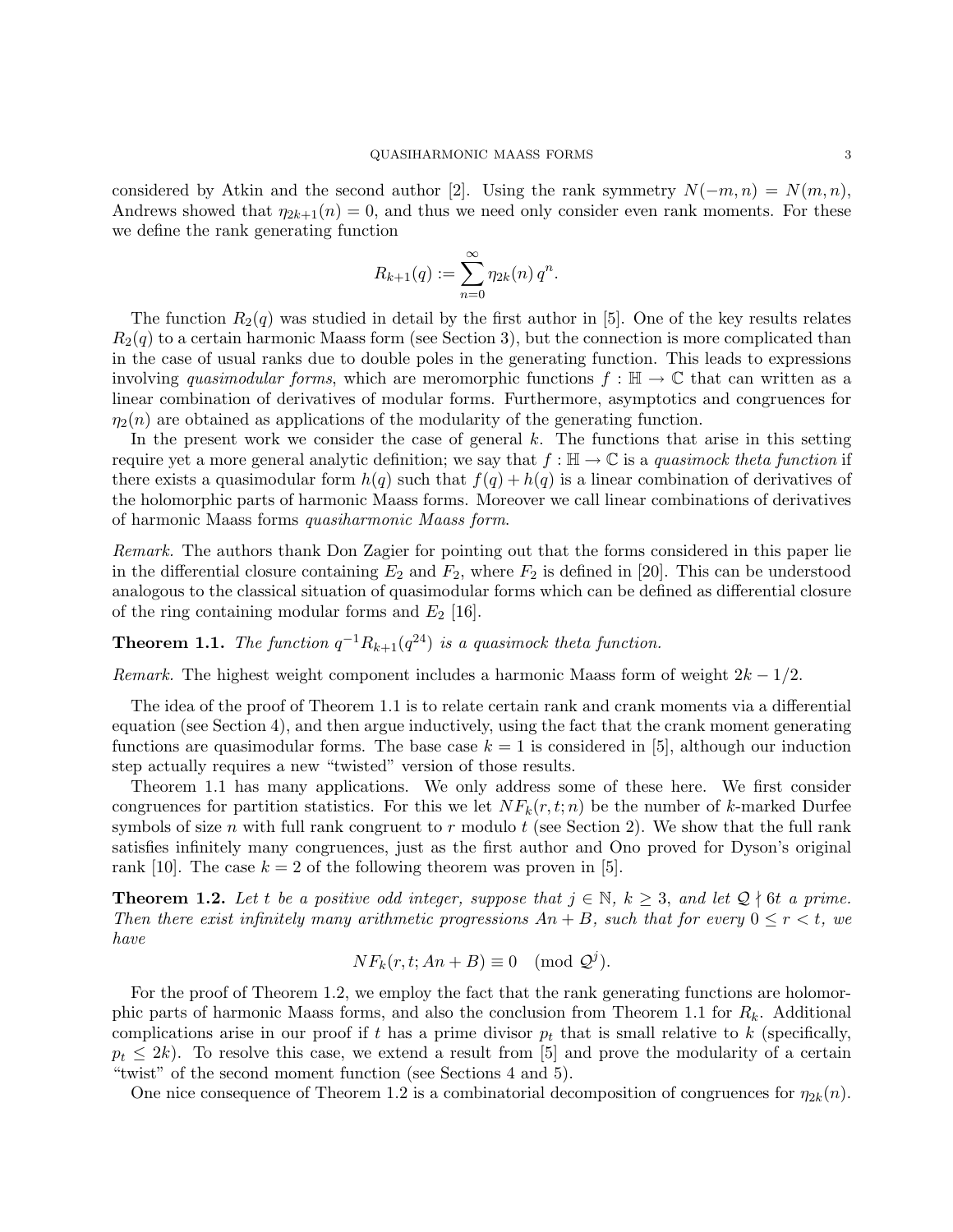**Corollary 1.3.** Let  $j \in \mathbb{N}$  and  $Q > 3$  a prime. Then there exist infinitely many arithmetic progressions  $An + B$  such that

$$
\eta_{2k}(An+B)\equiv 0\pmod{\mathcal Q^j}.
$$

To illustrate the nature of these arithmetic progressions, we give some of the simpler examples

$$
\eta_2(11^3n + 479) \equiv 0 \pmod{11},
$$

$$
\eta_4(11n) \equiv 0 \pmod{11},
$$

$$
\eta_6(49n + 19) \equiv 0 \pmod{7},
$$

$$
\eta_8(13^2n + 162) \equiv 0 \pmod{13}.
$$

See [13] for a detailed explanation of the method used to find these explicit congruences. A significant part of the technique is in showing that the rank moment generating functions are congruent modulo Q to modular forms over a restricted set of coefficients. This is of independent interest, and is described precisely in the following theorem.

**Theorem 1.4.** Suppose  $\ell > 3$  is prime. Define  $1 \leq \beta_{\ell} \leq \ell - 1$  such that  $24\beta_{\ell} \equiv 1 \pmod{\ell}$  and let  $r_\ell := \frac{24\beta_\ell-1}{\ell}.$ 

(1) The generating function for the second rank moment satisfies

$$
\sum_{n=0}^{\infty} N_2(\ell n + \beta_{\ell}) q^{24n+r_{\ell}} \equiv \eta^{r_{\ell}}(24z) G_{\ell,2}(24z) \pmod{\ell},
$$

where  $G_{\ell,2}(z)$  is a sum of level 1 modular forms with  $\ell$ -integral coefficients, each of weight at  $most \frac{\ell(\ell+3)-r_{\ell}-1}{2}.$ 

(2) For  $2 \leq k \leq \frac{\ell-3}{2}$  $\frac{-3}{2}$ ,

$$
\sum_{n=0}^{\infty} N_{2k}(\ell n + \beta_{\ell}) q^{24n+r_{\ell}} \equiv c_k \sum_{n=0}^{\infty} N_2(\ell n + \beta_{\ell}) q^{24n+r_{\ell}} + \eta^{r_{\ell}} (24z) G_{\ell,2k} (24z) \pmod{\ell},
$$

where  $c_k$  is an integer, and  $G_{\ell,2k}(z)$  is a sum of level 1 modular forms with  $\ell$ -integral coefficients and weight at most  $k(\ell + 1) - 1 + \frac{1}{2}(\ell - r_{\ell}).$ 

(3) Finally,

$$
\sum_{n=0}^{\infty} N_{\ell-1}(\ell n + \beta_{\ell}) q^{24n+r_{\ell}} \equiv c_{\ell-1} \sum_{n=0}^{\infty} N_2(\ell n + \beta_{\ell}) q^{24n+r_{\ell}} + \eta^{r_{\ell}} (24z) G_{\ell, \ell-1} (24z)
$$

$$
+ \frac{1}{\ell} \eta^{r_{\ell}} (24z) (H_{1,\ell}(24z) - H_{2,\ell}(24z)) \pmod{\ell},
$$

where  $G_{\ell,\ell-1}(z)$  is a sum of level 1 integral modular forms of weight at most  $\frac{\ell(\ell+1)-r_{\ell}-3}{2}$ ; c<sub> $\ell-1$ </sub> is some integer; and  $H_{1,\ell}(z)$ ,  $H_{2,\ell}(z)$  are integral modular forms of weight  $\frac{\ell(\ell-1)-r_{\ell}-1}{2}$  and  $\ell(\ell+1)-r_{\ell}-3$  $rac{2^{j-r_{\ell}-3}}{2}$  respectively such that

$$
H_{1,\ell}(z) \equiv H_{2,\ell}(z) \pmod{\ell}.
$$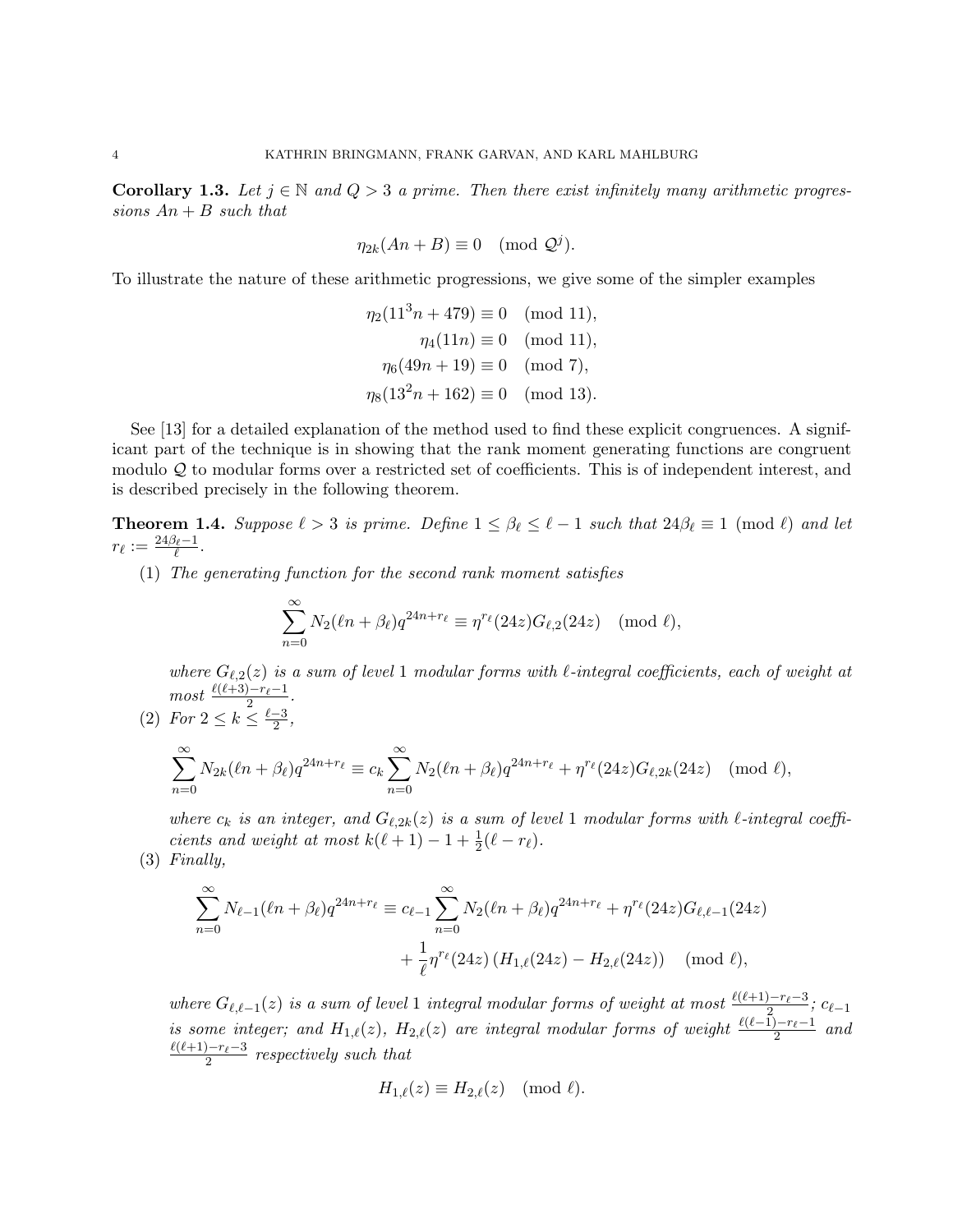We illustrate parts (1) and (2) of this theorem for the case  $\ell = 11$  (see [13])

$$
\sum_{n=0}^{\infty} N_2 (11n + 6) q^{24n+13} \equiv 3\eta^{13} (24z) \pmod{11},
$$
  
\n
$$
\sum_{n=0}^{\infty} N_4 (11n + 6) q^{24n+13} \equiv 7\eta^{13} (24z) \pmod{11},
$$
  
\n
$$
\sum_{n=0}^{\infty} N_6 (11n + 6) q^{24n+13} \equiv \eta^{13} (24z) (4 + E_4 (24z)) \pmod{11},
$$
  
\n
$$
\sum_{n=0}^{\infty} N_8 (11n + 6) q^{24n+13} \equiv \eta^{13} (24z) (5 + 6E_4 (24z) + 6E_6 (24z)) \pmod{11}.
$$

The theory of harmonic Maass forms can also be employed to show identities for differences of rank moments. Relations between non-holomorphic parts are responsible for the existence of such identities. To state our results, let

$$
R_{r,s,t,d}^{(k)}(q) := \sum_{n=1}^{\infty} \left( NF_k(r,t;tn+d) - NF_k(s,t;tn+d) \right) q^{24(tn+d)-1}.
$$

We show that in certain cases this function is a weakly holomorphic modular form whose poles (if there are any) are supported on the cusps. Similar results for Dyson's rank were shown in [11].

**Theorem 1.5.** Assume that  $t \geq 5$  is a prime,  $0 \leq r, s < t$ , and  $0 \leq d < t$ . Then the following are true.

- $(1)$  If  $\left(\frac{1-24d}{t}\right)$  $\frac{24d}{t}$  = -1, then  $R_{r,s,t,d}^{(k)}(q)$  is a quasimodular form on  $\Gamma_1(576t^6)$ . If  $k \leq \frac{p_t}{2}$  $\frac{p_t}{2}$ , then it is weakly holomorphic.
- $(2)$  If  $\left(\frac{1-24d}{t}\right)$  $\left(\frac{24d}{t}\right) = 1$ , and  $2r, 2s \not\equiv 3(1-d+2u) \pmod{2t}$ ,  $r, s \not\equiv 2+3u, 1+3u, 2-3d+3u, 1-3d+3u$ (mod t) for all  $0 \le u \le d-1$ , then  $R_{rs}^{(2)}$  $\mathcal{L}_{r,s,t,3d}^{(2)}(q)$  is a weakly holomorphic modular form on  $\Gamma_1(576 t^6)$ .

One can use Theorem 1.5 along with the valence formula to prove concrete identities.

Remark. For each t there exists at least one  $0 \leq d < t$  such that the statement of Theorem 1.5 is nontrivial.

The paper is organized as follows. In Section 2 we recall facts about marked Durfee symbols. In Section 3, we give the connection between rank generating functions and harmonic Maass forms. We then relate rank and crank moments via a differential equation in Section 4. Next, in Section 5 we introduce a certain twisted moment function that shows up in the case  $k \geq \frac{p_t}{2}$  $\frac{b_t}{2}$ . Section 6 is devoted the proofs of Theorems 1.1 and 1.2. In Section 7 we prove Theorem 1.4 by first making a detailed  $\ell$ -adic analysis of the rank-crank moment relation. Section 8 provides identities for rank differences.

#### **ACKNOWLEDGEMENTS**

The authors thank Don Zagier for helpful discussions.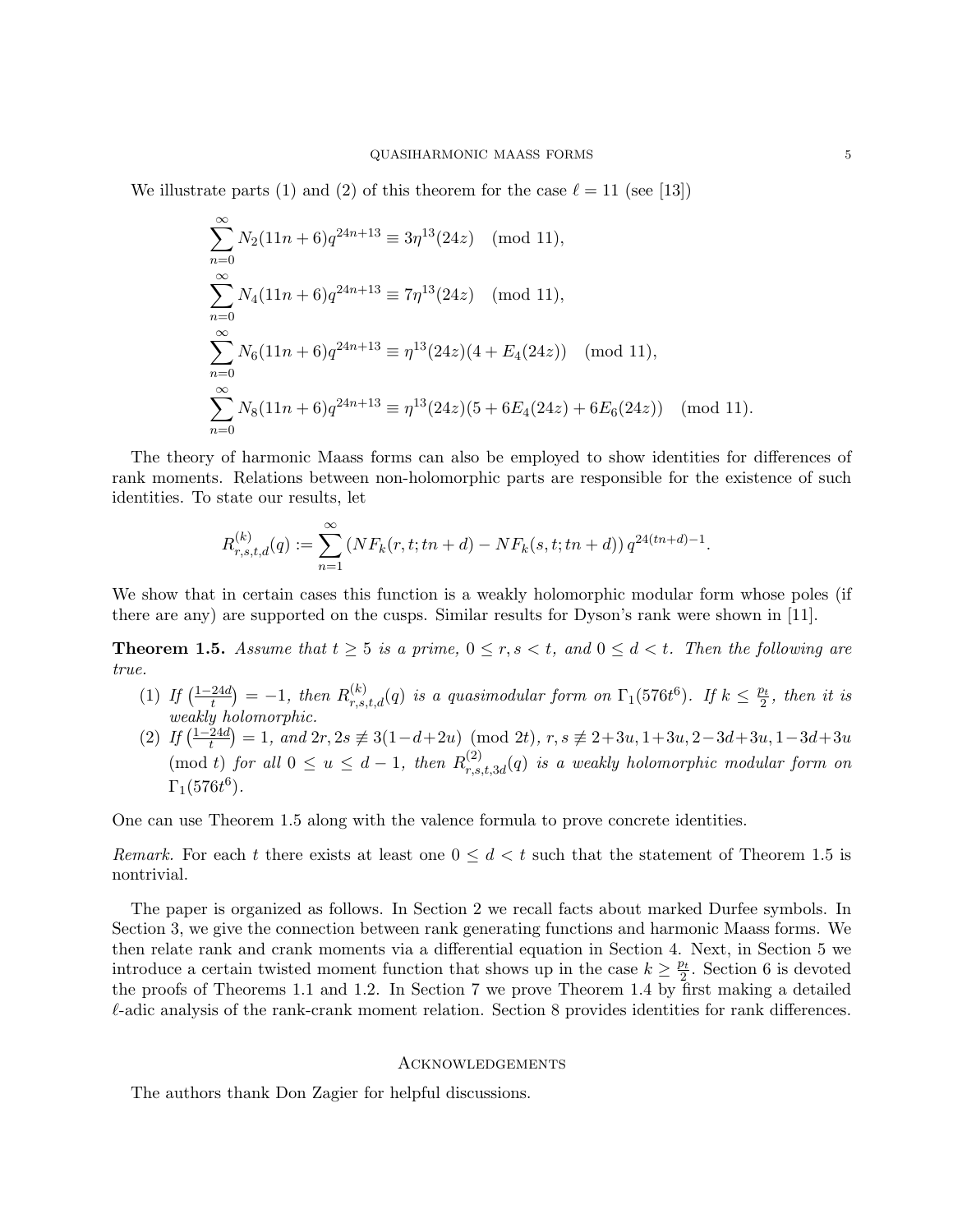#### 6 KATHRIN BRINGMANN, FRANK GARVAN, AND KARL MAHLBURG

## 2. Combinatorial results on marked Durfee symbols

Here we give some of the facts about marked Durfee symbols shown in [1]. Recall that the largest square of nodes in the Ferrers graph of a partition is called the *Durfee square*. The *Durfee symbol* consists of 2 rows and a subscript, where the top row consists of the columns to the right of the Durfee square, the bottom row consists of the rows below the Durfee square and the subscript denotes the side length of the Durfee square. The number being partitioned is equal to the sum of the rows of the symbol plus the number of nodes in the Durfee square. Note that the parts in both rows must be non-increasing. As an example, the Durfee symbol

$$
\begin{pmatrix}2&&\\3&3&1\end{pmatrix}_4
$$

represents a partition of  $2 + 3 + 3 + 1 + 4^2 = 25$ .

Andrews defined k-marked Durfee symbols by using  $k$  distinct copies (or colors) of the integers designated by  $\{1_1, 2_1, \dots\}$ ,  $\{1_2, 2_2, \dots\}$ ,  $\{1_k, 2_k, \dots\}$ . We form Durfee symbols as before and use the  $k$  copies of integers for parts in both rows. We additionally demand that:

- (1) The sequence of subscripts in each row are non-increasing.
- (2) Each of the subscript  $1, \dots, k-1$  occurs at least once in the top row.
- (3) If  $M_1, \dots, M_{k-1}$  are the largest parts with their respective subscripts in the top row, then all parts in the bottom row with subscript 1 lie in  $[1, M_1]$ , with subscript 2 lie in  $[M_1, M_2], \cdots$ , and with subscript k lie in  $[M_{k-1}, S]$ , where S is the side of the Durfee square.

The *size* of a k-marked Durfee symbol is simply the size of the partition that is obtained by ignoring the colors; we let  $\mathcal{D}_k(n)$  denote the number of k-marked Durfee symbols of size n.

In [1] Andrews showed that k-marked Durfee symbols arise naturally in the combinatorial study of the rank moment functions; in particular, for  $k \geq 1$ ,

$$
\mathcal{D}_{k+1}(n) = \eta_{2k}(n).
$$

He also proved some striking congruences for Durfee symbols, including

$$
\mathcal{D}_2(5n + a) \equiv 0 \pmod{5} \qquad a \in \{1, 4\},
$$
  

$$
\mathcal{D}_2(7n + a) \equiv 0 \pmod{7} \qquad a \in \{1, 5\},
$$
  

$$
\mathcal{D}_3(7n + a) \equiv 0 \pmod{7} \qquad a \in \{1, 5\}.
$$

Following Dyson's lead, Andrews next associated a collection of "ranks" to k-marked Durfee symbols. For such a Durfee symbol  $\delta$ , we define the full rank  $FR(\delta)$  by

$$
FR(\delta) := \rho_1(\delta) + \cdots + k\rho_k(\delta),
$$

where the *i*-th rank  $\rho_i(\delta)$  is given by

$$
\rho_i(\delta) := \begin{cases} \tau_i(\delta) - \beta_i(\delta) - 1 & \text{for } 1 \le i < k, \\ \tau_i(\delta) - \beta_i(\delta) & \text{for } i = k. \end{cases}
$$

Here  $\tau_i(\delta)$  (resp.  $\beta_i(\delta)$ ) denotes the number of entries in the top (resp. bottom) row of  $\delta$  with subscript i. We let  $NF_k(m, n)$  denote the number of k-marked Durfee symbols of size n with full rank m, and  $NF_k(r, t; n)$  denote the number of k-marked Durfee symbols of size n with full rank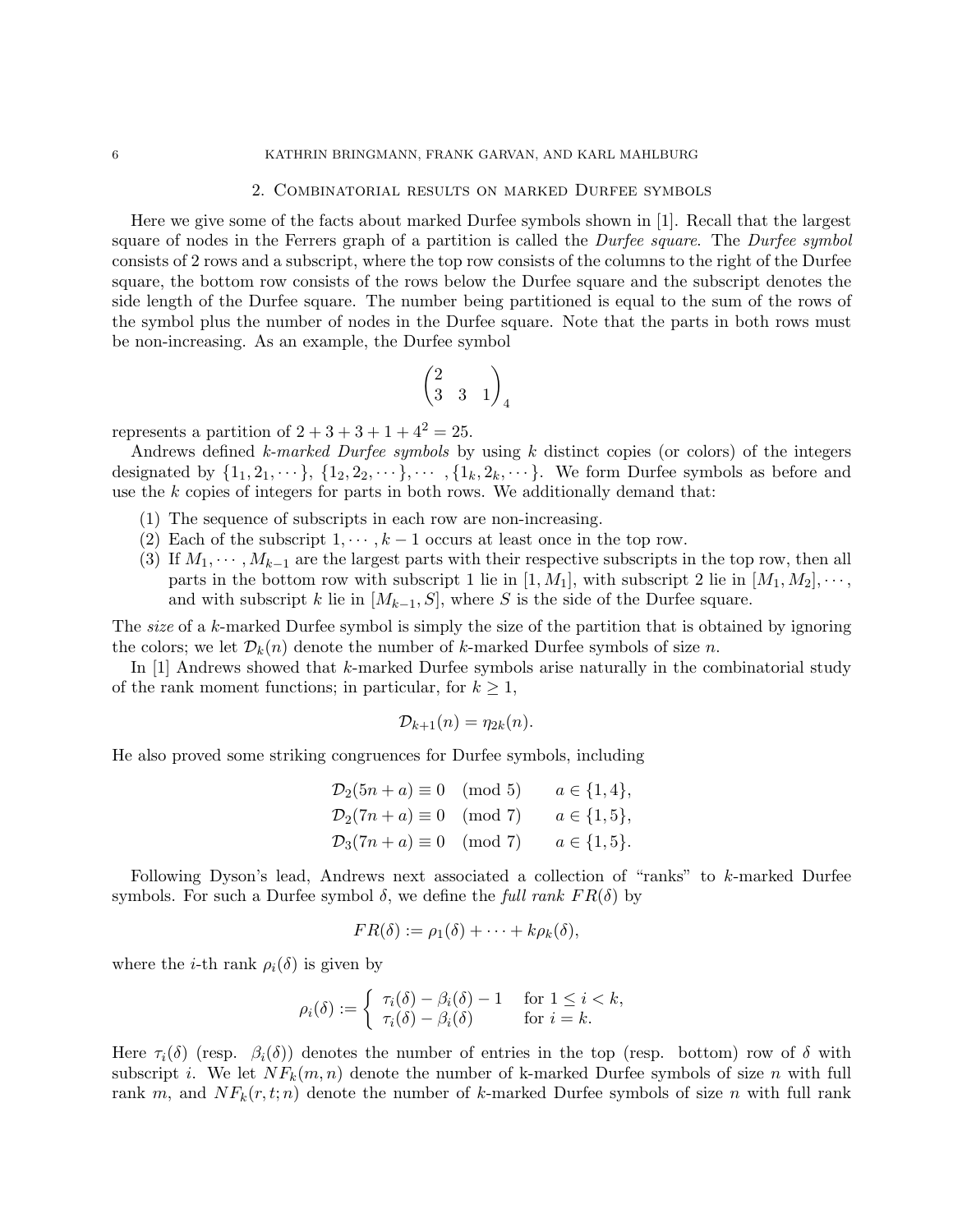congruent to  $r$  modulo  $t$ . Finally, define the generating function

$$
R_k(w;q) := \sum_{n=1}^{\infty} \sum_{m \in \mathbb{Z}} NF_k(m,n) w^m q^n.
$$

In particular

 $R_k(1; q) = R_k(q).$ 

## 3. Ranks and harmonic Maass forms

Here we recall results of [10] and [5]. Let us first give the definition of a harmonic Maass form. If  $k \in \frac{1}{2}$  $\frac{1}{2}\mathbb{Z}\setminus\mathbb{Z}, z=x+iy$  with  $x,y\in\mathbb{R}$ , then the weight k hyperbolic Laplacian is given by

(3.1) 
$$
\Delta_k := -y^2 \left( \frac{\partial^2}{\partial x^2} + \frac{\partial^2}{\partial y^2} \right) + iky \left( \frac{\partial}{\partial x} + i \frac{\partial}{\partial y} \right).
$$

If v is odd, then define  $\epsilon_v$  by

(3.2) 
$$
\epsilon_v := \begin{cases} 1 & \text{if } v \equiv 1 \pmod{4}, \\ i & \text{if } v \equiv 3 \pmod{4}. \end{cases}
$$

Moreover, we let  $\chi$  be a Dirichlet character.

An harmonic Maass form of weight k with Nebentypus  $\chi$  on a subgroup  $\Gamma \subset \Gamma_0(4)$  is any smooth function  $g : \mathbb{H} \to \mathbb{C}$  satisfying the following:

(1) For all  $A = \begin{pmatrix} a & b \\ c & d \end{pmatrix} \in \Gamma$  and all  $z \in \mathbb{H}$ , we have

$$
g(Az) = \left(\frac{c}{d}\right)^{2k} \epsilon_d^{-2k} \chi(d) \left( cz + d \right)^k g(z).
$$

(2) We have that  $\Delta_k g = 0$ .

(3) The function  $g(z)$  has at most linear exponential growth at all the cusps of Γ. Now let  $0 < a < c$  and define

$$
D\left(\frac{a}{c};q\right) := -S\left(\frac{a}{c};z\right) + q^{-\frac{\ell_c}{24}}R\left(\zeta_c^a;q^{\ell_c}\right),
$$
  

$$
S\left(\frac{a}{c};z\right) := -\frac{i\sin\left(\frac{\pi a}{c}\right)\ell_c^{\frac{1}{2}}}{\sqrt{3}}\int_{-\bar{z}}^{i\infty}\frac{\Theta\left(\frac{a}{c};\ell_c\tau\right)}{\sqrt{i(\tau+z)}}d\tau,
$$

where  $\ell_c := \text{lcm}(2c^2, 24)$ ,  $\zeta_c := e^{\frac{2\pi i}{c}}$ , and  $\Theta\left(\frac{a}{c}\right)$  $(\frac{a}{c}; \tau)$  is a certain weight  $\frac{3}{2}$  cuspidal theta function (for the exact definition see [10]).

**Theorem 3.1.** If  $0 < a < c$ , then  $D\left(\frac{a}{c}\right)$  $\left(\frac{a}{c};q\right)$  is a harmonic Maass form of weight  $\frac{1}{2}$  on  $\Gamma_c :=$  $\left\langle \left(\begin{smallmatrix} 1 & 1 \\ 0 & 1 \end{smallmatrix}\right), \left(\begin{smallmatrix} 1 & 0 \\ \ell_c^2 & 1 \end{smallmatrix}\right) \right.$  $\binom{1}{k^2-1}$ . If c is odd, then it is on  $\Gamma_1(6f_c^2l_c)$ , where  $f_c := \frac{2c}{\gcd(c,6)}$ . Its non-holomorphic part has the expansion

$$
-\frac{2}{\sqrt{\pi}}\sin\left(\frac{\pi a}{c}\right) \sum_{m \pmod{f_c}} (-1)^m \sin\left(\frac{\pi a(6m+1)}{c}\right) \sum_{n \equiv 6m+1 \pmod{6f_c}} \Gamma\left(\frac{1}{2}; \frac{\ell_c n^2 y}{6}\right) q^{-\frac{\ell_c n^2}{24}},
$$

where

$$
\Gamma(\alpha; x) := \int_x^{\infty} e^{-t} t^{a-1} dt.
$$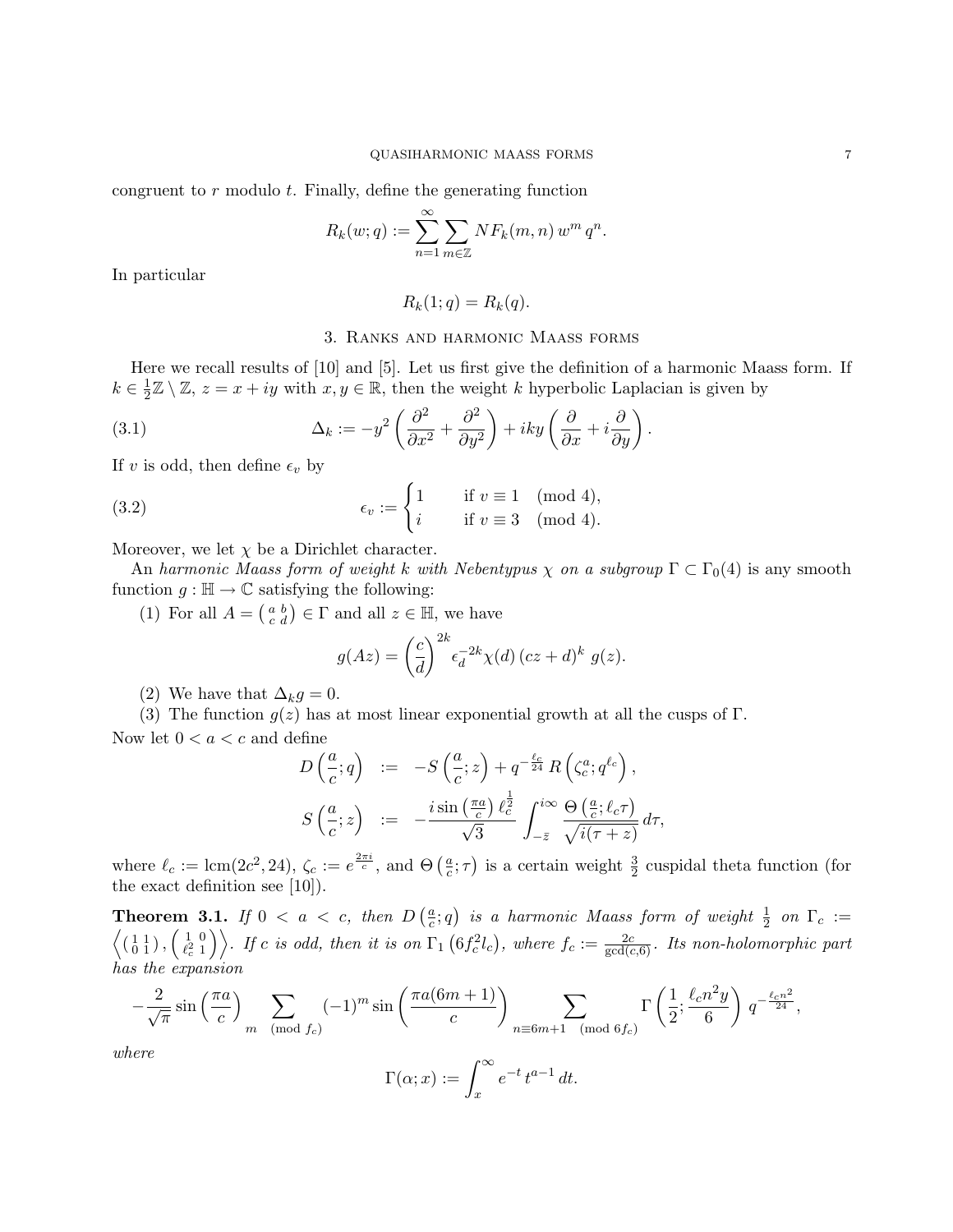We next turn to  $R_2(q)$ . Define

$$
\mathcal{R}(q) := R_2\left(q^{24}\right)q^{-1},
$$

(3.3) 
$$
\mathcal{N}(z) := \frac{i}{4\sqrt{2}\pi} \int_{-\bar{z}}^{i\infty} \frac{\eta(24\tau)}{(-i(\tau + z))^{\frac{3}{2}}} d\tau,
$$

and

(3.4) 
$$
\mathcal{M}(z) := \mathcal{R}(q) - \mathcal{N}(z) - \frac{1}{24\eta(24z)} + \frac{E_2(24z)}{8\eta(24z)},
$$

where as usual

$$
E_2(z) := 1 - 24 \sum_{n=1}^{\infty} \sigma_1(n) q^n
$$

with  $\sigma_1(n) := \sum_{d|n} d$ . This function is a quasimodular form.

The following result is shown in [5].

**Theorem 3.2.** The function  $\mathcal{M}(z)$  is a harmonic Maass form of weight  $\frac{3}{2}$  on  $\Gamma_0(576)$  with Nebentypus character  $\chi_{12} := \left(\frac{12}{\cdot}\right)$ . Its non-holomorphic part has the expansion

$$
\mathcal{N}(z) = \frac{1}{4\sqrt{\pi}} \sum_{k \in \mathbb{Z}} (-1)^k (6k+1) \Gamma\left(-\frac{1}{2}; 4\pi (6k+1)^2 y\right) q^{-(6k+1)^2}.
$$

### 4. Relation between rank and crank moments

In this section we recall certain relations between rank and crank moments and consider twisted generalisations. For details we refer the reader to [2]. The j-th rank moment  $N_j$  is defined in (1.3). Note that the symmetrized moment  $\eta_{2k}(n)$  can easily be written as a linear combination of  $N_{2j}(n)$ with  $j \leq k$  (again,  $N_{2j+1}(n) = 0$  due to symmetry). Define the generating function

$$
\mathcal{R}_j(q) \quad := \quad \sum_{n \geq 1} N_j(n) q^n.
$$

We will see that these functions are related to certain quasiharmonic Maass forms.

We next consider crank moments. Recall that the *crank* of a partition is defined to be the largest part if the partition contains no ones, and is otherwise the difference between the number of parts larger than the number of ones and the number of ones. For  $n > 1$ , we denote by  $M(m, n)$  the number of partitions of n with crank equal to m, and define the boundary values by  $M(0, 1) := -1$ ,  $M(-1,1) := M(1,1) := 1$ , with  $M(m,1) := 0$  otherwise. The generating function for the crank is then

$$
C(w;q) := \sum_{n\geq 0} \sum_{m\in \mathbb{Z}} M(m,n) w^m q^n = \prod_{n=1}^{\infty} \frac{(1-q^n)}{(1-wq^n)(1-w^{-1}q^n)}.
$$

This function is essentially a modular form when w is the root of unity  $\zeta_c^a$ . The numerator is  $\eta(z)q^{-1/24}$ , and the denominator is an algebraic integer times a weight zero Siegel function of level  $2c^2$  (see [14]); this implies that  $q^{-1}C(\zeta_c^a;q^{24})$  is a weight  $\frac{1}{2}$  weakly holomorphic modular form on  $\Gamma_1(2 \cdot \text{lcm}(c^2, 288)).$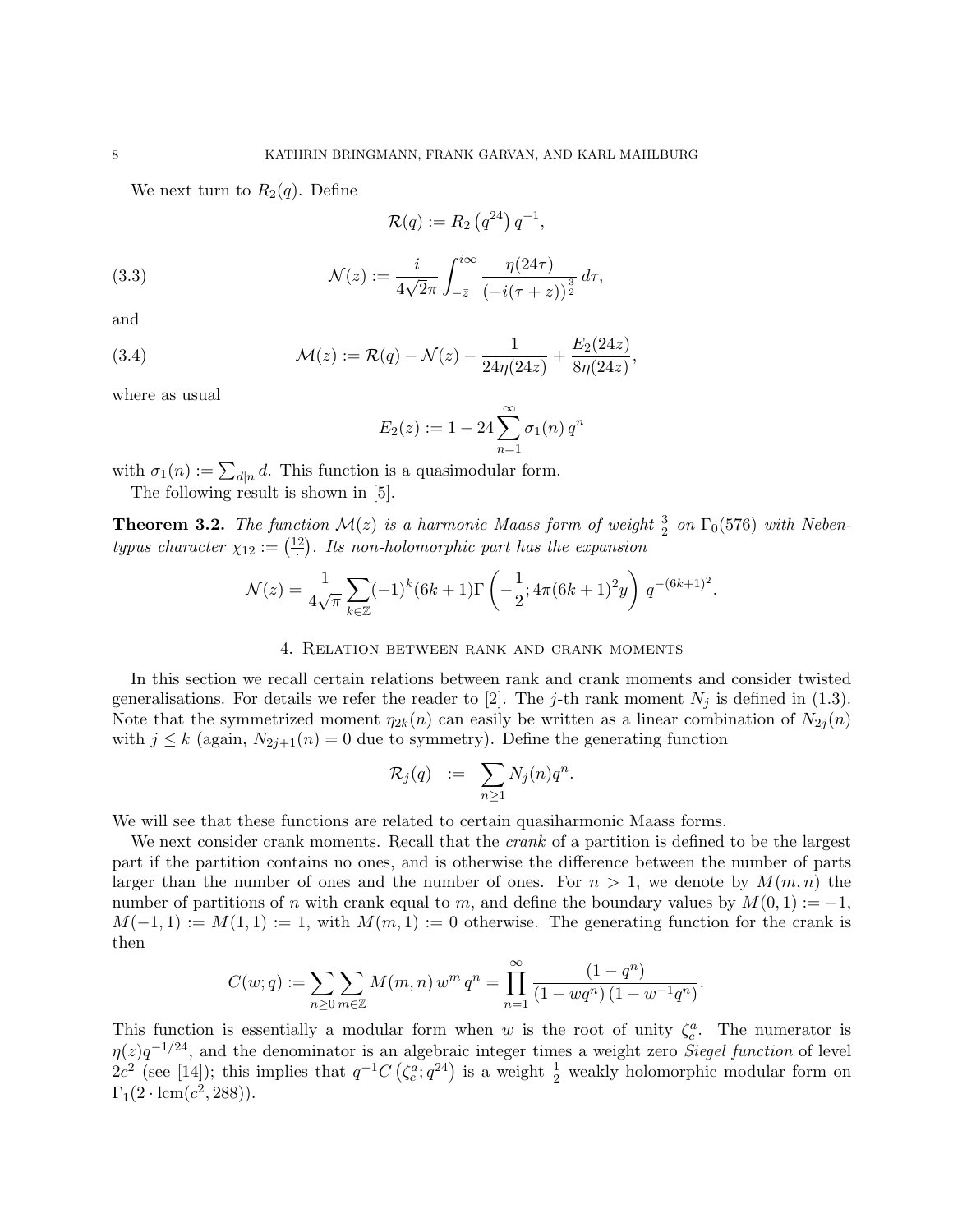Analogous to the development above, define the  $j$ -th crank moment as

$$
M_j(n) := \sum_{k \in \mathbb{Z}} k^j M(k, n),
$$

which again satisfies  $M_{2j+1}(n) = 0$ . Denote the crank moment generating function by

$$
C_j(q) \quad := \quad \sum_{n \geq 1} M_j(n) q^n.
$$

Now define the differential operators

$$
\delta_q = \delta_z \quad := \quad q \, \frac{d}{dq} = \frac{1}{2\pi i} \frac{d}{dz},
$$

$$
\delta_w \quad := \quad w \frac{d}{dw}.
$$

In [2], Atkin and the second author derived a recurrence relation for the functions  $C_a$ :

(4.1) 
$$
C_a(q) = 2 \sum_{j=1}^{\frac{a}{2}-1} {a-1 \choose 2j-1} \Phi_{2j-1}(q) C_{a-2j}(q) + 2 \Phi_{a-1}(q) P(q).
$$

Here

$$
\Phi_{2j-1}(q) := \sum_{n=1}^{\infty} \sigma_{2j-1}(n) q^n,
$$

where  $\sigma_j(n) := \sum_{d|n} d^j$ . These functions are simply a rescaling of the classical weight j Eisenstein series minus their constant terms, since

$$
E_j(z) := 1 - \frac{2j}{B_j} \Phi_{j-1}(q),
$$

where  $B_j$  is the j<sup>th</sup> Bernoulli number. For even  $j > 2$ , the function  $E_j(z)$  is a modular form of level 1, whereas  $E_2(z)$  is a quasimodular form. Thus we conclude inductively from (4.1) that  $q^{-1}C_q(q^{24})$ is a quasimodular form.

Atkin and the second author also proved a differential equation for the crank and rank generating functions, called the "rank-crank PDE":

(4.2) 
$$
w(q;q)^{2}_{\infty}C(w;q)^{3} = \left(3(1-w)^{2}\delta_{q} + \frac{1}{2}(1-w)^{2}\delta_{w}^{2} - \frac{1}{2}(w^{2}-1)\delta_{w} + w\right)R(w;q).
$$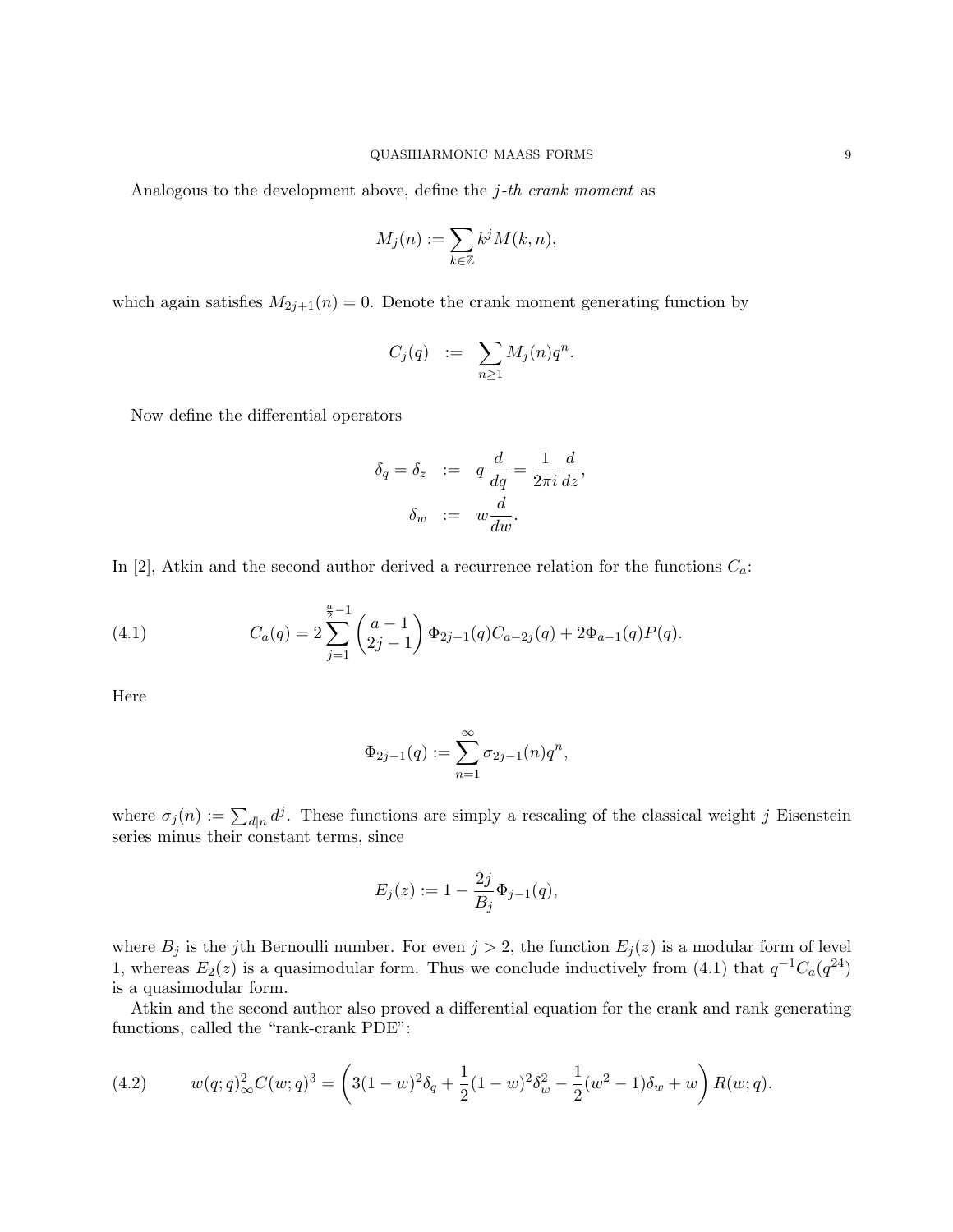For our current purposes, we are most interested in an identity that they derived by repeatedly applying  $\delta_w$  to (4.2) and setting  $w = 1$ , namely that for  $a \geq 2$ ,

$$
(4.3) \sum_{i=0}^{a/2-1} {a \choose 2i} \sum_{\substack{\alpha+\beta+\gamma=a-2i \\ \alpha,\beta,\gamma\geq 0 \text{ even}}} {a-2i \choose \alpha,\beta,\gamma} C_{\alpha}(z) C_{\beta}(z) C_{\gamma}(z) P^{-2}(z) - 3(2^{a-1} - 1) C_{2}(z)
$$
  

$$
= \frac{1}{2} (a-1)(a-2) \mathcal{R}_{a}(z) + 6 \sum_{i=1}^{a/2-1} {a \choose 2i} (2^{2i-1} - 1) \delta_{q} (\mathcal{R}_{a-2i}(z))
$$
  

$$
+ \sum_{i=1}^{a/2-1} \left[ {a \choose 2i+2} (2^{2i+1} - 1) - 2^{2i} {a \choose 2i+1} + {a \choose 2i} \right] \mathcal{R}_{a-2i}(z).
$$

Therefore modularity properties of  $\mathcal{R}_a$  can be inductively concluded from modularity properties of  $C_a$  and  $\mathcal{R}_2$ . In particular, the functions  $\mathcal{R}_a$  are related to the quasiharmonic Maass forms that we describe in more detail later.

We next turn to twisted rank and crank moments. We have

$$
\delta_w(C(w;q)) = L(w;q) C(w;q),
$$

where

$$
L(w; q) := \sum_{n,m \geq 1} (w^m q^{nm} - w^{-m} q^{nm}).
$$

Thus

(4.4) 
$$
\left[\delta_w^j L(w;q)\right]_{w=\zeta} = \sum_{n,m\geq 1} \left(m^j \zeta^m q^{nm} - (-m)^j \zeta^{-m} q^{nm}\right).
$$

Now recall the theory of Eisenstein series on congruence subgroups (see section III.3 in [15]). The  $(0, a)$  Eisenstein series of weight  $j + 1$  and level c is given by

$$
G_{j+1}^{(0,a)}(z) := b_{j+1}^{(0,a)} + c_{j+1} \sum_{n \ge 1} \left( \sum_{d|n} d^j \left( \zeta_c^{ad} - (-1)^j \zeta_c^{-ad} \right) \right) q^n,
$$

where

$$
b_{j+1}^{(0,a)} = \sum_{\substack{n \ge 1 \\ n \equiv a \pmod{c}}} n^{-j-1} + \sum_{\substack{n \ge 1 \\ n \equiv -a \pmod{c}}} (-n)^{-j-1}.
$$

and

$$
c_{j+1} = \frac{2(j+1)(-1)^j \zeta(j+1)}{c^{j+1} B_{j+1}}.
$$

These Eisenstein series are in  $M_{j+1}(\Gamma_1(c))$  for  $j \geq 2$  (as before, they may be quasimodular at weight 2), and thus the series from (4.4) is again a rescaled quasimodular form minus its constant coefficient. Note also that the constant  $b_{j+1}^{(0,a)}/c_{j+1}$  must be an algebraic integer since all of the other terms in the rescaled series are.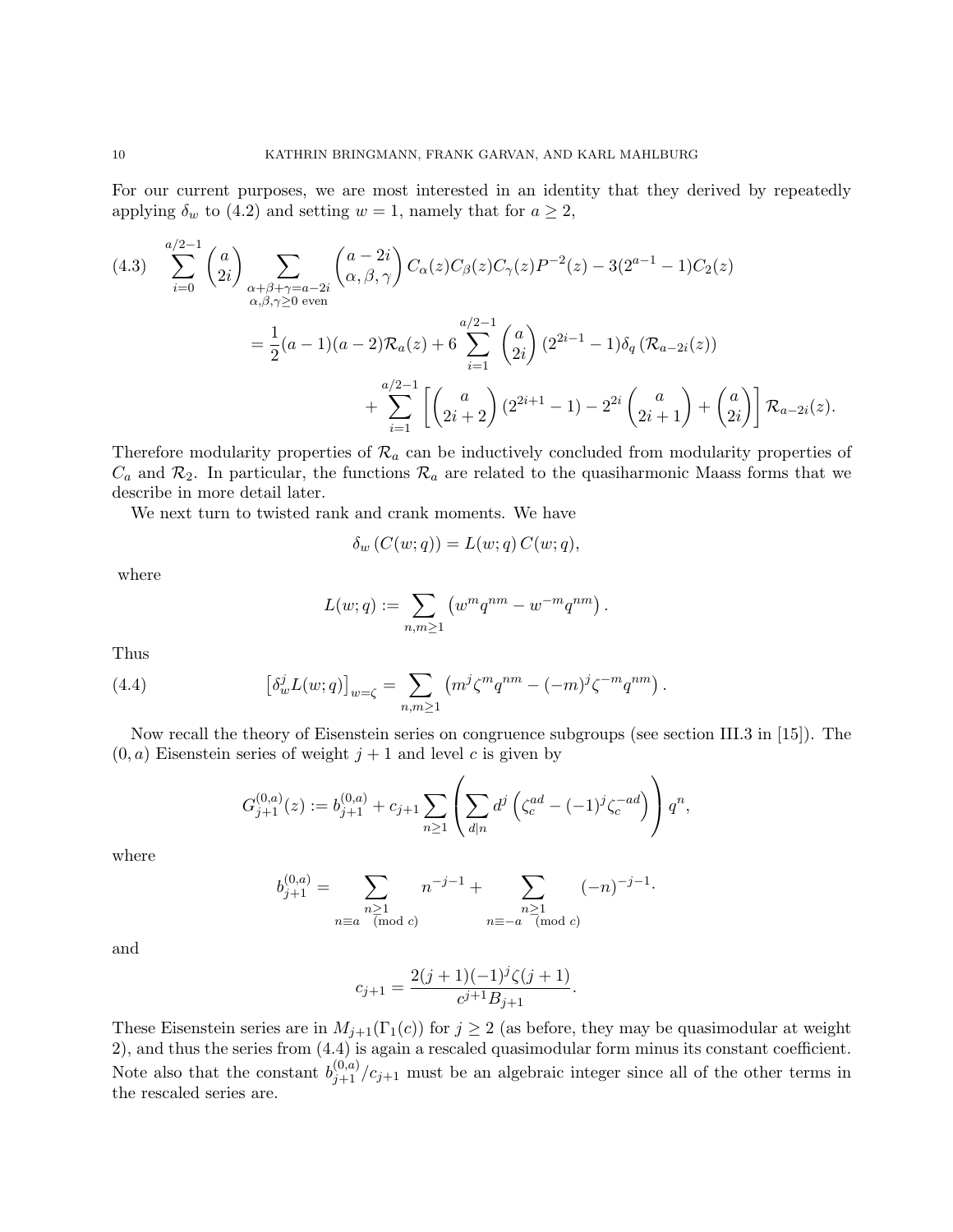Using  $(4.3)$  and results from Section 5, one can prove modularity properties of the *twisted moment* functions

$$
\mathcal{R}_{j,a,c}(q) := \sum_{n \in \mathbb{N}} \mathcal{R}_j \left( \frac{a}{c}; n \right) q^n,
$$
  

$$
C_{j,a,c}(q) := \sum_{n \in \mathbb{N}} C_j \left( \frac{a}{c}; n \right) q^n,
$$

where

$$
\mathcal{R}_j\left(\frac{a}{c};n\right) := \sum_{k\in\mathbb{Z}} k^j \zeta_c^{ak} N(k,n),
$$
  

$$
C_j\left(\frac{a}{c};n\right) := \sum_{k\in\mathbb{Z}} k^j \zeta_c^{ak} M(k,n).
$$

## 5. A twisted moment function

Define for coprime integers  $0 < a < c$  the twisted second moment rank generating function

$$
(5.1) \qquad R_2\left(\frac{a}{c};q\right) := \frac{\zeta_{2c}^a}{2(q;q)_{\infty}} \sum_{n\in\mathbb{Z}} \frac{(-1)^{n+1} q^{\frac{n}{2}(3n+1)}}{(1-\zeta_c^a q^n)} + \frac{\zeta_{2c}^{3a}}{(q;q)_{\infty}} \sum_{n\in\mathbb{Z}} \frac{(-1)^{n+1} q^{\frac{3n}{2}(n+1)}}{(1-\zeta_c^a q^n)^2}.
$$

We relate this function to a harmonic Maass form. For this, let

$$
\mathcal{M}_{\frac{a}{c}}(z) = \mathcal{R}\left(\frac{a}{c};q\right) + \mathcal{N}_{\frac{a}{c}}(z).
$$

Here

$$
\mathcal{R}\left(\frac{a}{c};q\right) := q^{-1}R_2\left(\frac{a}{c};q^{24}\right),
$$
  

$$
\mathcal{N}_{\frac{a}{c}}(z) := -\frac{i}{64\sqrt{3\pi}}\int_{-\bar{z}}^{i\infty} \frac{\Theta_{a,c}\left(-\frac{1}{16d_c^2\tau}\right)(-i\tau)^{-\frac{1}{2}}}{\left(-i(\tau+z)\right)^{\frac{3}{2}}}d\tau,
$$

where  $d_c := \text{lcm}(6, c)$ , and where

$$
\Theta_{a,c}(\tau) := \sum_{m \equiv \frac{d_c}{6} \pm \frac{d_c a}{c} \pmod{d_c}} (-1)^m e^{2\pi i m^2 \tau}.
$$

**Theorem 5.1.** The function  $\mathcal{M}_{\frac{a}{c}}(z)$  is a weight  $\frac{3}{2}$  harmonic Maass form on  $\Gamma_1$   $(96d_c^2)$ .

The first step in proving Theorem 5.1 is to show a transformation law for  $R_2\left(\frac{a}{c}\right)$  $\frac{a}{c}$ ; *q*). Due to double poles, we cannot work directly with this function, but use a function of an additional parameter w that is related and only has single poles. Define

$$
R_2\left(\frac{a}{c}, q; w\right) := \zeta_{2c}^a \frac{e^{\pi i w}}{(q; q)_{\infty}} \sum_{n \in \mathbb{Z}} \frac{(-1)^{n+1} q^{\frac{n}{2}(3n+1)}}{(1 - \zeta_c^a e^{2\pi i w} q^n)}.
$$

This function is connected to  $R_2\left(\frac{a}{c}\right)$  $\frac{a}{c}$ ; q) by

$$
L\left(R_2\left(\frac{a}{c}, q; w\right)\right) = R_2\left(\frac{a}{c}; q\right),\,
$$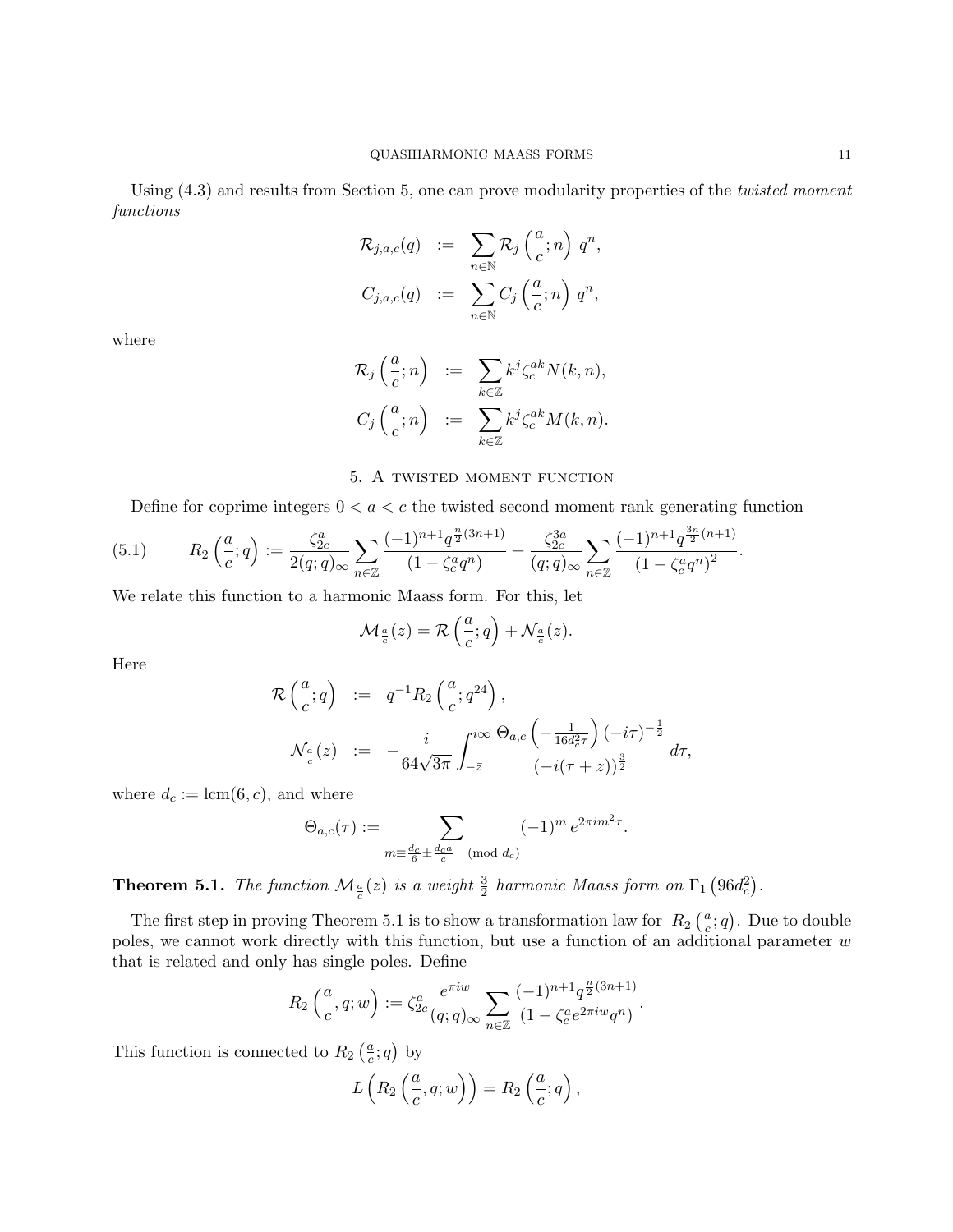where for a function g that is differentiable in some neighborhood of 0, we define

$$
L(g) := \left[\frac{1}{2\pi i} \frac{\partial}{\partial w} g(w)\right]_{w=0}.
$$

We prove a transformation law for  $R_2\left(\frac{a}{c}\right)$  $\frac{a}{c}, q; w$  and then apply L. Some of the calculations are similar to those in [5], therefore we skip some of the details here and refer the reader to that paper.

We begin with some useful notation. For  $\frac{a}{c} \notin \left\{0, \frac{1}{6}\right\}$  $\frac{1}{6}, \frac{1}{2}$  $\frac{1}{2}, \frac{5}{6}$  $\frac{5}{6}\},$  let

$$
s = s(a, c) := \left\{ \begin{array}{ll} 0 & \text{if } 0 < \frac{a}{c} < \frac{1}{6}, \\ 1 & \text{if } \frac{1}{6} < \frac{a}{c} < \frac{1}{2}, \\ 2 & \text{if } \frac{1}{2} < \frac{a}{c} < \frac{5}{6}, \\ 3 & \text{if } \frac{5}{6} < \frac{a}{c} < 1. \end{array} \right.
$$

Moreover define

 $\omega_{h,k} := \exp(\pi i t(h,k)),$ 

where we have denoted the standard Dedekind sum by

$$
t(h,k) := \sum_{\mu \pmod{k}} \left( \left( \frac{\mu}{k} \right) \right) \left( \left( \frac{h\mu}{k} \right) \right),
$$

with

$$
((x)) := \begin{cases} x - \lfloor x \rfloor - \frac{1}{2} & \text{if } x \in \mathbb{R} \setminus \mathbb{Z}, \\ 0 & \text{if } x \in \mathbb{Z}. \end{cases}
$$

Let

$$
T_2\left(\frac{a}{c}, q; w\right) := \frac{1}{(q; q)_{\infty}} \sum_{\pm} \pm e^{\pm \pi i w} q^{\pm \frac{a}{2c}} \sum_{m \ge 0} (-1)^m \frac{q^{\frac{m}{2}(3m+1)\pm ms}}{1 - e^{\pm 2\pi i w} q^{\pm \frac{a}{c} + m}},
$$
  

$$
I_{k, \nu, a, c}^{\pm}(z; w) := \pm \int_{\mathbb{R}} \frac{e^{-\frac{3\pi z x^2}{k}}}{\sinh\left(\frac{\pi z x}{k} + \frac{\pi i}{6k} - \frac{\pi i \nu}{k} \mp \pi i \left(w + \frac{a}{c}\right)\right)} dx.
$$

**Theorem 5.2.** Assume the notation above. Moreover for coprime integers h and k, with  $k > 0$  and either  $k = 1$  or  $2c^2 \mid k$ , let  $q := e^{\frac{2\pi i}{k}(h + iz)}$  and  $q_1 := e^{\frac{2\pi i}{k}(h' + \frac{i}{z})}$ , with  $z \in \mathbb{C}$ ,  $Re(z) > 0$ , where  $h' = 0$ for  $k = 1$ , and  $hh' \equiv -1 \pmod{2k}$  and  $h' \equiv 1 \pmod{2c^2}$  for  $2c^2|k$ . Then

$$
R_2\left(\frac{a}{c}, q; w\right) = S_1 - \frac{z^{\frac{1}{2}}}{2k}\omega_{h,k} e^{-\frac{\pi z}{12k}} \sum_{\substack{\nu \pmod{k} \\ \pm}} (-1)^{\nu} e^{\frac{\pi i h'}{k}(-3\nu^2 + \nu)} I_{k,\nu,a,c}^{\pm}(z; w),
$$

where

$$
S_1 := \begin{cases} \n-i z^{-\frac{1}{2}} e^{\frac{\pi}{12} \left( z^{-1} - z \right) - \frac{2\pi s}{z} \left( w + \frac{a}{c} \right) + \frac{3\pi}{z} \left( w + \frac{a}{c} \right)^2} T_2 \left( \frac{a}{c}, q_1; \frac{iw}{z} \right) & \text{if } k = 1, \\
-\frac{i}{z^{\frac{1}{2}}} \omega_{h,k} e^{\frac{3\pi k w^2}{z} + \frac{\pi}{12k} \left( z^{-1} - z \right)} R_2 \left( \frac{a}{c}, q_1; \frac{w}{iz} \right) & \text{if } 2c^2 | k.\n\end{cases}
$$

Proof. Let

$$
\widetilde{R}_2\left(\frac{a}{c}, q; w\right) := \zeta_{2c}^a e^{\pi i w} \sum_{n \in \mathbb{Z}} \frac{(-1)^{n+1} q^{\frac{n}{2}(3n+1)}}{(1 - \zeta_c^a e^{2\pi i w} q^n)}.
$$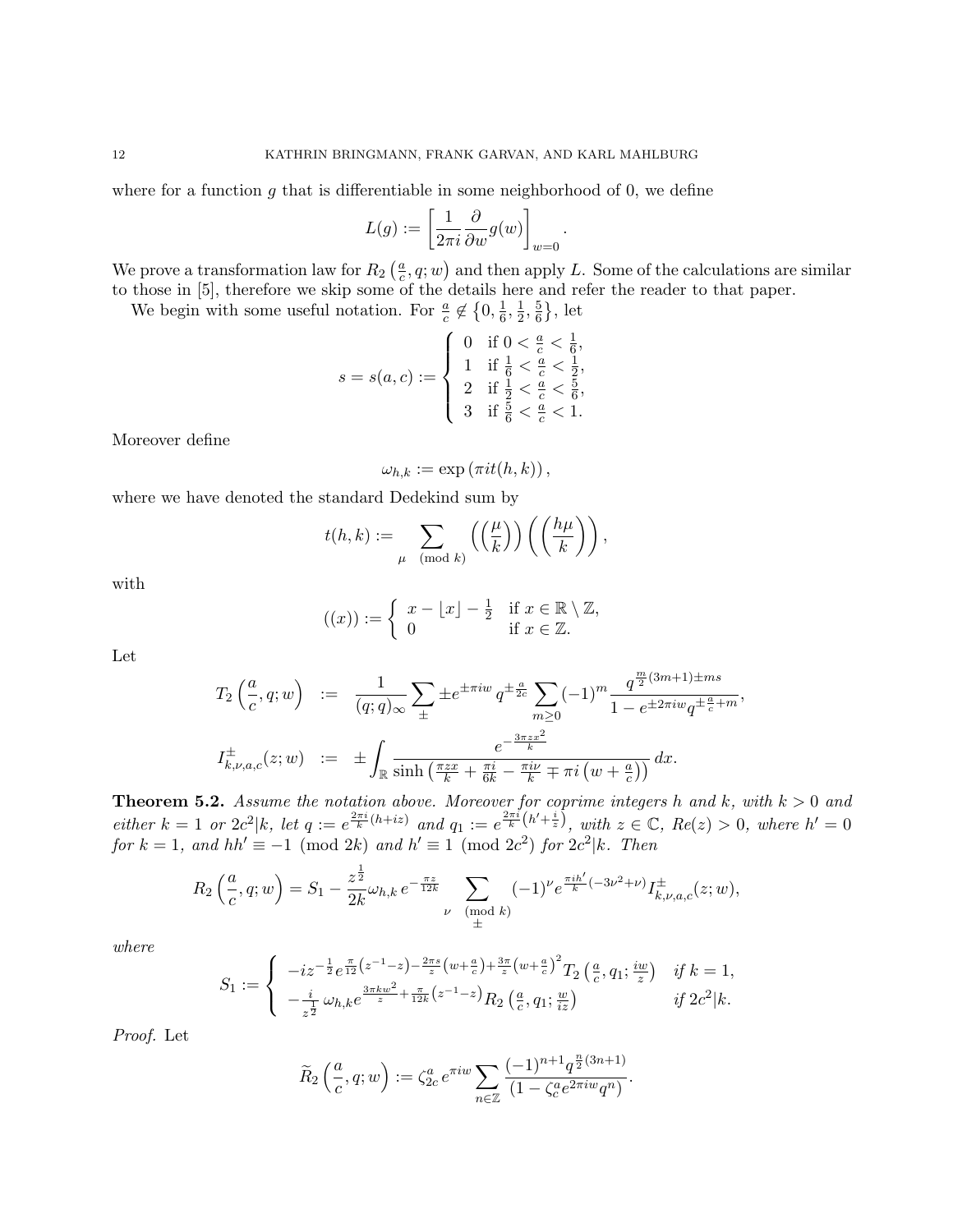Poisson summation yields

$$
(5.2) \qquad \widetilde{R}_2\left(\frac{a}{c}, q; w\right) = -\frac{1}{2k} \sum_{\nu \pmod{k}} \pm (-1)^{\nu} e^{\frac{3\pi i h \nu^2}{k}} \sum_{n \geq 0} \int_{\mathbb{R}} \frac{e^{-\frac{3\pi z x^2}{k} + \frac{\pi i}{k}(2n+1)(x-\nu)}}{\sinh\left(\frac{\pi z x}{k} - \frac{\pi i h \nu}{k} \mp \pi i \left(w + \frac{a}{c}\right)\right)} dx.
$$

We shift the path of integration through  $\omega_n := \frac{(2n+1)i}{6z}$  $\frac{b+1}{6z}$ . Using the residue theorem yields

$$
\widetilde{\mathcal{R}}_2\left(\frac{a}{c}, q; w\right) = \sum_1 + \sum_2.
$$

Here

$$
\sum_1 := 2\pi i \sum_{\text{residues}},
$$

where the sum runs over all residues of the integrand in  $(5.2)$ , and where

$$
\sum_{2} := -\frac{1}{2k} \sum_{\substack{\nu \pmod{k}}{d}} \pm (-1)^{\nu} e^{\frac{3\pi i h\nu^{2}}{k}} \sum_{n \geq 0} \int_{\mathbb{R}+\omega_{n}} \frac{e^{-\frac{3\pi z x^{2}}{k} + \frac{\pi i}{k}(2n+1)(x-\nu)}}{\sinh\left(\frac{\pi zx}{k} - \frac{\pi i h\nu}{k} \mp \pi i\left(w + \frac{a}{c}\right)\right)} dx.
$$

To compute  $\Sigma_2$ , we observe that for the computation of  $\Sigma_2$  in [5] one does not need the fact that w is small, therefore we may change  $w \mapsto w + \frac{a}{c}$  $\frac{a}{c}$ . This yields

$$
\sum_{2} = -\frac{(q_1; q_1)_{\infty}}{2k} e^{-\frac{\pi}{12kz}} \sum_{\substack{\nu \pmod{k}} (\text{mod } k)}} (-1)^{\nu} e^{\frac{\pi i h'}{k}(-3\nu^2 + \nu)} I_{k, \nu, a, c}^{\pm}(z; w).
$$

We next turn to  $\Sigma_1$ . First we consider the case  $k = 1$ . In this case poles of the integrand can only lie in points

$$
x_m^{\pm} := \frac{i}{z} \left( m \pm \left( \frac{a}{c} + w \right) \right).
$$

If we shift the path of integration through  $\omega_n$ , we have to take those  $x_m^{\pm}$  into account for which  $n \geq 3m \pm s$  and  $m \geq \frac{1}{2}$  $\frac{1}{2}(1 \mp 1)$ . We denote the residues of each summand by  $\lambda_{n,m}^{\pm}$ . Then one can easily see that

$$
\lambda_{n,m}^{\pm} = \mp \frac{e^{-3\pi zx_m^{\pm 2} + \pi i(2n+1)x_m^{\pm}}}{2\pi z \cosh\left(\pi zx_m^{\pm} \mp \pi i\left(w + \frac{a}{c}\right)\right)}.
$$

Using that  $\lambda_{n+1,m}^{\pm} = e^{2\pi i x_m^{\pm}} \lambda_{n,m}^{\pm}$ , one can compute that

$$
\sum_{1} = \frac{1}{iz} e^{\frac{3\pi}{z} \left(w + \frac{a}{c}\right)^2 - \frac{2\pi s}{z} \left(w + \frac{a}{c}\right)} \left(\sum_{m \ge 0} (-1)^m \frac{e^{-\frac{3\pi m^2}{z} - \frac{2\pi s m}{z} - \frac{\pi m}{z} - \frac{\pi}{z} \left(w + \frac{a}{c}\right)}}{1 - e^{-\frac{2\pi}{z} \left(w + \frac{a}{c}\right) - \frac{2\pi m}{z}}} - \sum_{m > 0} (-1)^m \frac{e^{-\frac{3\pi m^2}{z} + \frac{2\pi s m}{z} - \frac{\pi m}{z} + \frac{\pi}{z} \left(w + \frac{a}{c}\right)}}{1 - e^{\frac{2\pi}{z} \left(w + \frac{a}{c}\right) - \frac{2\pi m}{z}}}\right).
$$

We next consider the case  $2c^2|k$ . Define the entire function

$$
S_w^{\pm}(x) := \frac{\sinh(x \pm \pi i k w)}{\sinh(\frac{x}{k} \pm \pi i w)}.
$$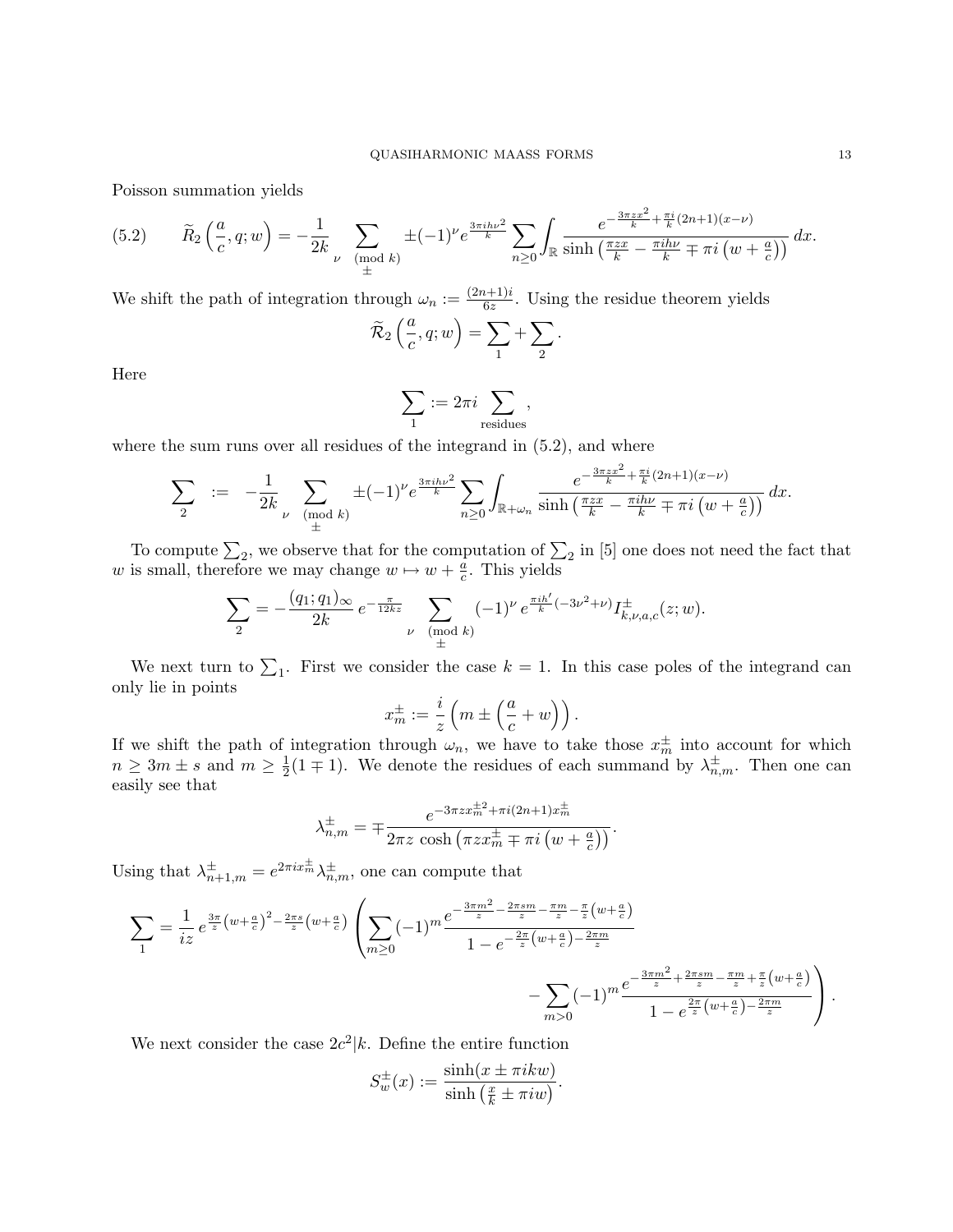From this one can see that poles of the integrand in (5.2) only lie in points

$$
x_m^{\pm} := \frac{i}{z}(m \pm kw),
$$

and a non-trivial residue occurs for at most one  $\nu$  modulo k, which we may chose as

$$
\nu_m^{\pm} := -h'\left(m \mp \frac{ak}{c}\right).
$$

Shifting the path of integration through  $\omega_n$ , we have to take those m into account for which  $n \geq$  $3m \geq \frac{1}{2}$  $\frac{1}{2}(1 \mp 1)$ . A lengthy calculation using the same methods as before gives

$$
\sum_1 := \frac{1}{iz} \zeta_{2c}^a e^{\frac{3\pi k w^2}{z} + \frac{\pi w}{z}} \sum_{m \in \mathbb{Z}} \frac{(-1)^{m+1} q_1^{\frac{m}{2}(3m+1)}}{1 - \zeta_c^a e^{\frac{2\pi w}{z}} q_1^m}.
$$

Now the theorem follows using

$$
(q_1;q_1)_{\infty} = \omega_{h,k} z^{\frac{1}{2}} e^{\frac{\pi}{12k} (z^{-1} - z)} (q;q)_{\infty}.
$$

Next we realize the integrals occurring in Theorem 5.2 as theta integrals. For this let

 $\Box$ 

$$
I_{a,c}^{\pm}(w;z) := \zeta_{2c}^{a} e^{\pi i w} e^{\mp \frac{\pi i}{6}} \int_{\mathbb{R}} e^{-\frac{3\pi i x^2}{z}} \frac{e^{\mp \frac{\pi i x}{z}}}{1 - e^{\mp \frac{\pi i}{3} + 2\pi i (w + \frac{a}{c}) \mp \frac{2\pi i x}{z}}} dx.
$$

As in  $[5]$ , we show.

Lemma 5.3. We have

$$
L\left(I_{a,c}^+(w;z) + I_{a,c}^-(w;z)\right) = \frac{\sqrt{3}(-iz)^2}{4\pi} \int_0^\infty \frac{\Theta_{a,c}\left(\frac{3iu}{2d_c^2}\right)}{\left(-i(iu+z)\right)^{\frac{3}{2}}} du.
$$

To finish the proof of Theorem 5.1, we change in Theorem 5.2  $z \mapsto \frac{i}{z}$  and apply the operator L on both sides. Observe that

$$
L\left(\frac{e^{2\pi i s \left(w+\frac{a}{c}\right)z-3\pi i z \left(w+\frac{a}{c}\right)^{2} \pm \pi i z w}}{1-e^{\pm 2\pi i w z}q_{1}^{\pm \frac{a}{c}+m}}\right) = z e^{2\pi i s \frac{a}{c}z-3\pi i \frac{a}{c}z} \left(\frac{\left(s-\frac{3a}{c}\pm\frac{1}{2}\right)}{1-q_{1}^{m\pm \frac{a}{c}}}\pm \frac{q_{1}^{m\pm \frac{a}{c}}}{\left(1-q_{1}^{m\pm \frac{a}{c}}\right)^{2}}\right).
$$

In the sum over the  $-$  sign, we change  $m \mapsto -m$ , yielding

$$
L\left(e^{2\pi i s\left(w+\frac{a}{c}\right)z-3\pi i z\left(w+\frac{a}{c}\right)^2}T_2\left(\frac{a}{c}, q; zw\right)\right) = z q^{\frac{sa}{c}-\frac{3a^2}{2c^2}}T_2\left(\frac{a}{c};q\right),
$$

where

$$
T_2\left(\frac{a}{c};q\right) := \frac{1}{(q;q)_{\infty}} \left( \left(s - \frac{3a}{c}\right) q^{\frac{a}{2c}} \sum_{m \in \mathbb{Z}} (-1)^m \frac{q^{\frac{m}{2}(3m+1) + ms}}{1 - q^{m + \frac{a}{c}}} + q^{\frac{3a}{2c}} \sum_{m \in \mathbb{Z}} (-1)^m \frac{q^{\frac{3m}{2}(m+1) + ms}}{\left(1 - q^{m + \frac{a}{c}}\right)^2} \right).
$$

Now Lemma 5.3 implies the following decomposition of the second rank moment; the subsequent lemma describes the corresponding theta integral component.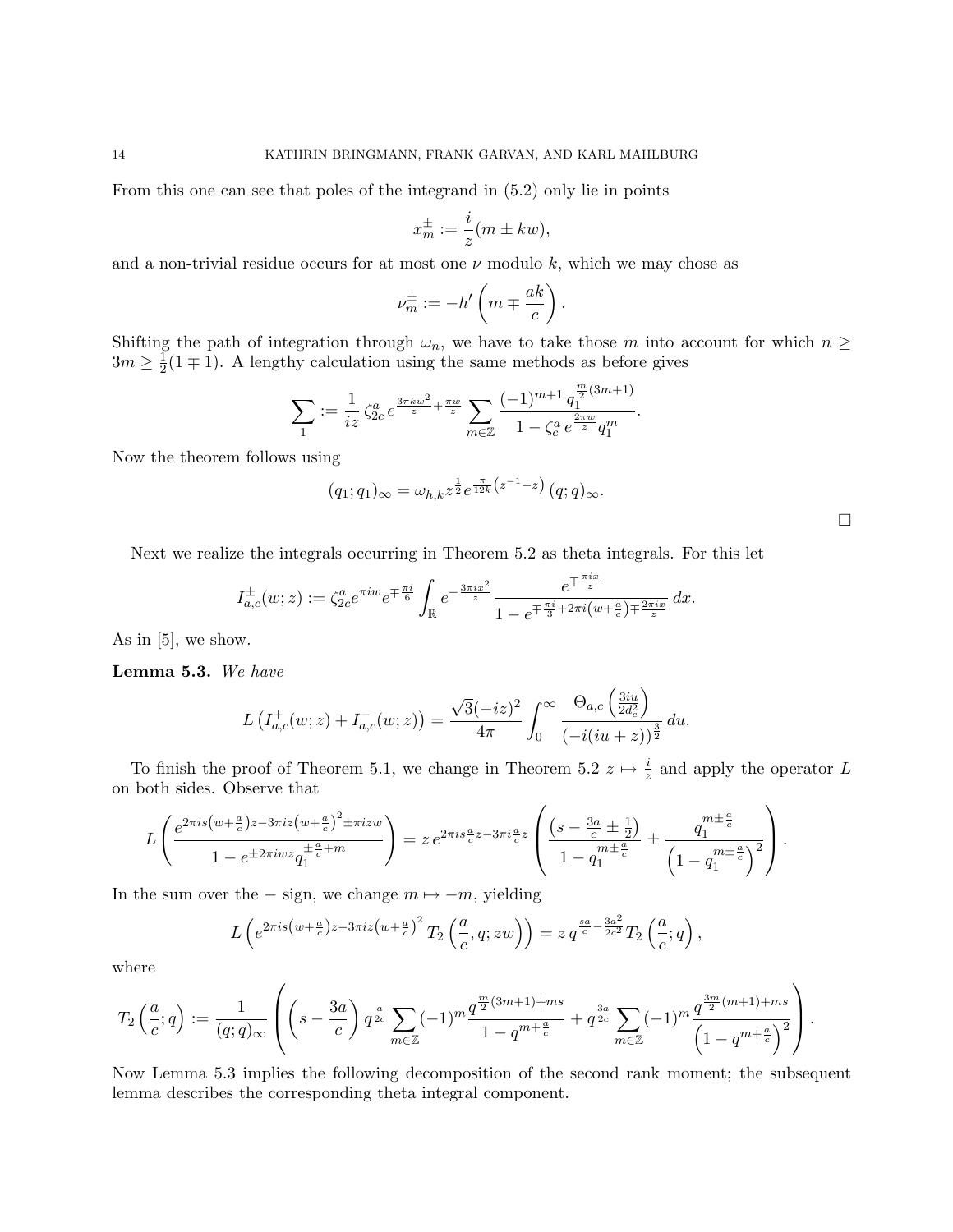Corollary 5.4. We have

$$
\mathcal{R}\left(\frac{a}{c};q_1\right) = \frac{(-iz)^{\frac{3}{2}}}{48\sqrt{6}} e^{-\frac{\pi iz}{288} + \frac{\pi isaz}{12c} - \pi i \frac{a^2 z}{8c^2}} T_2\left(\frac{a}{c};q^{\frac{1}{24}}\right) + \frac{(-iz)^{\frac{3}{2}}}{64\sqrt{3}} \int_0^\infty \frac{\Theta_{a,c}\left(\frac{iu}{16d_c^2}\right)}{\left(-i(iu+z)\right)^{\frac{3}{2}}} du.
$$

Lemma 5.5.

$$
\mathcal{N}_{\frac{a}{c}}(z+1) = \mathcal{N}_{\frac{a}{c}}(z),
$$
\n
$$
\mathcal{N}_{\frac{a}{c}}\left(-\frac{1}{z}\right) = -\frac{i}{64\sqrt{3}\pi} \int_{-\overline{\tau}}^{i\infty} \frac{\Theta_{a,c}\left(\frac{\tau}{16d_c^2}\right)}{(-i(\tau+z))^{\frac{3}{2}}} d\tau + \frac{i}{64\sqrt{3}\pi} \int_{0}^{\infty} \frac{\Theta_{a,c}\left(\frac{it}{16d_c^2}\right)}{(-i(z+it))^{\frac{3}{2}}} dt.
$$

By work of Shimura it now follows that  $\Theta_{a,c}$   $\left(-\frac{1}{16d}\right)$  $\frac{1}{16d_c^2z}\Big) (-iz)^{\frac{1}{2}}$  is a modular form of weight  $\frac{1}{2}$  on  $\Gamma_1$  (64 $d_c^2$ ). Moreover observe that

$$
L\left(e^{-3\pi i \gamma w^2 z} R_2\left(\frac{a}{c}, q; -zw\right)\right) = -z R_2\left(\frac{a}{c}; q\right).
$$

That  $\mathcal{M}_{\frac{a}{c}}$  is annihilated under  $\Delta_{\frac{3}{2}}$  can be seen as in [5]. Combining the above now easily gives the theorem.

## 6. Proof of Theorems 1.1 and 1.2

6.1. **Proof of Theorem 1.1.** First observe that the function  $R_k(q)$  is a linear combination of the functions  $\mathcal{R}_j(q)$  given in Section 4. We use the rank-crank relation (4.3) and the modularity of the occurring functions. The functions  $C_{\alpha}(q^{24})q^{-1}$  are quasimodular forms and  $\eta(24z)$  is a modular form. Since  $R_2(q^{24})q^{-1}$  is a quasimock theta function, it follows inductively that the functions  $R_{\alpha}$   $(q^{24})$   $q^{-1}$  are also quasimock theta functions.

For the readers convenience we give more details in the case  $k = 3$ . We obtain from  $(4.3)$ 

$$
3\mathcal{R}_4(q) = -2(3\delta_q + 1)C_2(q) + 8C_4(q) + 3(-12\delta_q + 1)\mathcal{R}_2(q).
$$

Since

$$
\eta_2(n) = \frac{1}{2} N_2(n), \text{ and}
$$
  

$$
\eta_4(n) = \frac{1}{24} (N_4(n) - N_2(n)),
$$

this implies that

(6.1) 
$$
36q^{-1}R_3(q^{24}) = -\frac{9}{8}q^{-1}C_2(q^{24}) - \frac{1}{8}\delta_q(q^{-1}C_2(q^{24})) + 4q^{-1}C_4(q^{24}) - \frac{3}{2}q^{-1}R_2(q^{24}) - \frac{3}{2}\delta_q(q^{-1}R_2(q^{24}))
$$

From Section 4, we know that the functions  $q^{-1}C_j(q^{24})$  are also quasimodular forms. This further implies that the function  $\delta_q(q^{-1}C_2(q^{24}))$  is as well, since differentiation preserves the space of quasimodular forms. Moreover

$$
q^{-1}R_2(q^{24}) = \mathcal{R}(q) = \mathcal{M}(z) + \mathcal{N}(z) + \frac{1}{24\eta(24z)} - \frac{E_2(24z)}{8\eta(24z)}.
$$

Therefore  $q^{-1}R_3(q^{24})$  can be written as the sum of a quasimodular form and the derivative of the holomorphic part of a harmonic Maass form, and is thus a quasimock theta function.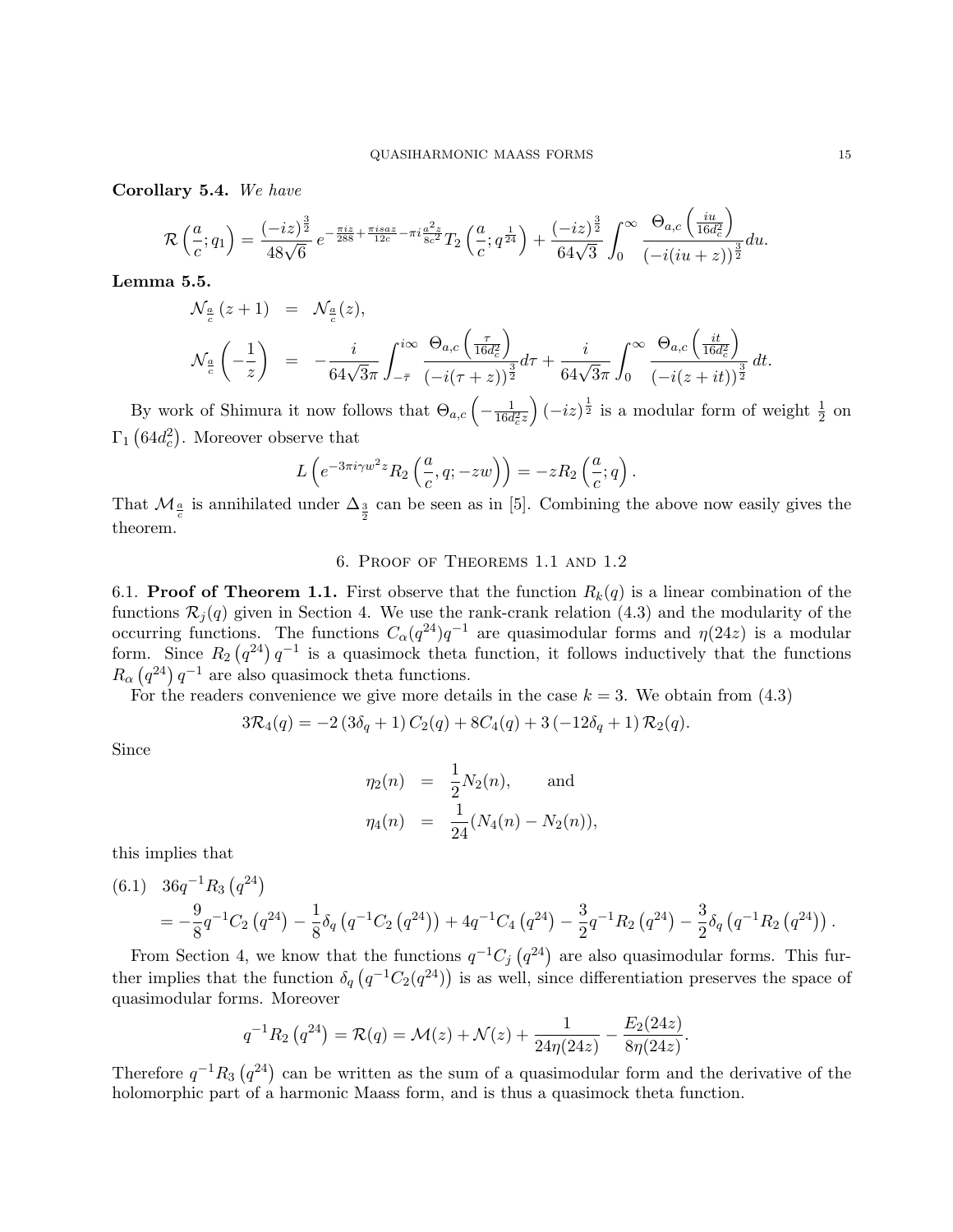6.2. **Proof of Theorem 1.2.** Denote by  $\mathcal{D}_k(m_1, m_2, \dots, m_k; n)$  the number of k-marked Durfee symbols arising from partitions of  $n$  with *i*th rank equal to  $m_i$ . Let

$$
R_k(z_1,\dots, z_k;q) := \sum_{m_1,\dots, m_k \in \mathbb{Z}} \sum_{n=0}^{\infty} \mathcal{D}_k(m_1, m_2, \dots, m_k;n) z_1^{m_1} z_2^{m_2} \dots z_k^{m_k} q^n.
$$

In particular

$$
R_k(w;q) = R_k(w,w^2,\cdots,w^k;q).
$$

If  $x_i \neq x_j$  and  $x_i x_j \neq 1$ , then Andrews showed that the generating function for the Durfee symbols is actually a linear combination of rank functions [1]:

(6.2) 
$$
R_k(x_1, x_2, \cdots, x_k; q) = \sum_{i=1}^k \frac{R(x_i; q)}{\prod_{\substack{j=1 \ j \neq i}}^k (x_i - x_j) \left(1 - \frac{1}{x_i x_j}\right)}.
$$

Standard techniques for dissections of q-series then give

(6.3) 
$$
\sum_{n=0}^{\infty} N F_k(r, t; n) q^{24n-1} = \frac{1}{t} \left( R_k (q^{24}) + \sum_{j=1}^{t-1} \zeta_t^{-rj} q^{-1} R_k \left( \zeta_t^j; q^{24} \right) \right).
$$

Thus, if  $\zeta_t^{lj}$  $t^{lj}_t \neq \zeta_t^{mj}$  $t^{mj}$  and  $\zeta_t^{j(l+m)}$  $t^{j(l+m)} \neq 1$  for all  $0 < l \neq m \leq k$ , which is guaranteed if  $k \leq \frac{p_t}{2}$  $\frac{p_t}{2}$ , then we obtain by (6.2)

(6.4) 
$$
R_k\left(\zeta_t^j;q\right)=\sum_{l=1}^k\frac{R\left(\zeta_t^{lj};q\right)}{\prod_{\substack{m=1\\m\neq l}}^k\left(\zeta_t^{jm}-\zeta_t^{jl}\right)\left(1-\zeta_t^{-j(l+m)}\right)}.
$$

Otherwise, for "large" k we need a modified version of (6.2). Namely if  $x_i = x_j$  or  $x_i x_j = 1$ , then  $R_k(x_1, x_2, \dots, x_k; q)$  can be related to  $R(x; q)$  via analytic continuation of (6.2). One can show that the new function is a linear combination of  $\left[\frac{\partial^r R(y;q)}{\partial y^r}\right]$  $rac{R(y;q)}{\partial y^r}$ For example if  $k = 2$ ,  $x_1 = x_2$ , and  $x_1x_2 \neq 1$ , then

$$
R_2(x_1,x_2;q)=\lim_{x_2\to x_1}\left(\frac{R(x_1;q)}{(x_1-x_2)\left(1-\frac{1}{x_1x_2}\right)}+\frac{R(x_2;q)}{(x_2-x_1)\left(1-\frac{1}{x_1x_2}\right)}\right)=\frac{\left[\frac{\partial}{\partial y}R(y;q)\right]_{y=x_1}}{\left(1-x_1^{-2}\right)}.
$$

In general,  $R_k(x_1, \ldots, x_k; q)$  will be a linear combination of various derivatives of  $R(y; q)$  for any values assigned to the  $x_i$ . This can be seen by comparing the two sides of  $(6.2)$ ; since the left side has no poles, all of the singularities on the right side must be removable, and thus L'Hospital's rule can be applied (at most  $2k$  times).

We largely restrict our argument to the case that  $k \leq \frac{pt}{2}$  $\frac{\partial^2 t}{\partial x^2}$ , and then make some comments on the general case. Fix a prime  $p > 3$  with  $p \nmid t$ . We treat the two summands in (6.4) separately. From Subsection 6.1, we know that  $R_{\alpha}(q^{24}) q^{-1}$  is a quasimock theta function. Moreover one can conclude from Theorem 3.2 that the holomorphic part of the associated harmonic Maass form is supported on negative squares. Thus the restriction to coefficients lying in

$$
S_p := \left\{ n \in \mathbb{Z} : \left( \frac{24n - 1}{p} \right) = -\left( \frac{-1}{p} \right) \right\}
$$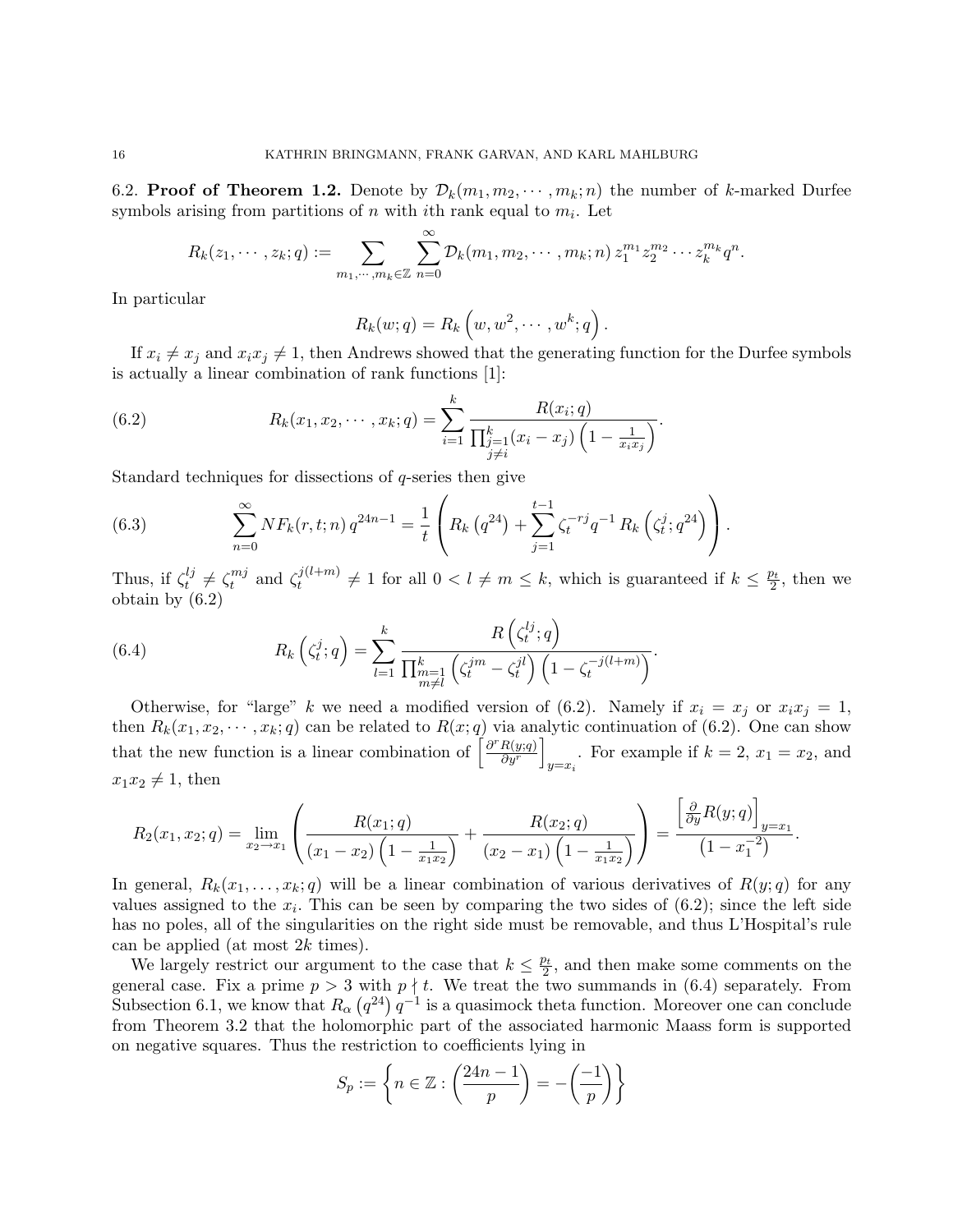is a weakly holomorphic modular form on  $\Gamma_1(96d_t^2p^2)$ . Moreover from the work of the first author and Ono [10], we know that the restriction of  $R\left(\zeta_t^j\right)$  $(t_i^j; q^{\ell_t}) q^{-\frac{\ell_t}{24}}$  to those coefficients lying in  $S_p$  is a weakly holomorphic modular form on  $\Gamma_1$   $(6f_t^2 l_t p^2)$ . Finally, work of Serre implies that quasimodular forms are actually p-adic modular forms, and the proof concludes as in [5].

To prove the general case, we first consider the function  $\left[\frac{\partial}{\partial w}R(w;q)\right]_{w=\zeta_c^a}$  which is again the base case for induction. We have

$$
\left[\frac{\partial}{\partial w}R(w;q)\right]_{w=\zeta_c^a} = \frac{1}{(q;q)_{\infty}}\sum_{n\in\mathbb{Z}}\frac{(-1)^{n+1}q^{\frac{n}{2}(3n+1)}}{(1-\zeta_c^a q^n)} - \frac{\zeta_c^a(1-\zeta_c^a)}{(q;q)_{\infty}}\sum_{n\in\mathbb{Z}}\frac{(-1)^{n+1}q^{\frac{3n}{2}(n+1)}}{(1-\zeta_c^a q^n)^2}.
$$

Since we know that  $R\left(\frac{a}{c}\right)$  $\frac{a}{c}$ ; q) is related to a harmonic Maass form, it is enough to consider the function  $R_2\left(\frac{a}{c}\right)$  $(\frac{a}{c}; q)$  defined in (5.1). Theorem 3.2 implies that  $\mathcal{R}(\frac{a}{c})$  $(\frac{a}{c}; q)$  is the holomorphic part of a harmonic Maass form. Moreover as in [10], one can compute that the non-holomorphic part is supported on negative squares. Now we argue as before, utilizing the easy shown technical result that for these Maass forms, the quadratic twist operator commutes with differentiation (due to the form of the non-holomorphic coefficients). For higher derivatives, it is enough to relate the functions  $\mathcal{R}_{j,a,c}(q)$  to quasiharmonic Maass forms. For this we apply  $\partial_w^j$  to (4.3), set  $w = \zeta_c^a$ , and then argue inductively. The case  $k = 2$  again begins the induction. The claim now follows, using the relation of the functions  $C_{j,a,c}(q)$  to quasimodular forms, and the modularity of the twisted Eisenstein series  $G_{j+1}^{(0,a)}(z)$ .

# 7. Explicit differential operators and rank moment differences

In this section, we show more explicitly how the modularity and holomorphicity of the higher rank moments  $\mathcal{R}_{2k}$  are determined by the derivatives of  $\mathcal{R}_2$ . We describe the differential operator that naturally acts on  $\mathcal{R}_2$ , and then prove Theorem 1.4 by considering the operator  $\ell$ -adically. Throughout this section we assume that  $\ell > 3$  is prime.

7.1. Higher rank moments and derivatives of  $\mathcal{R}_2$ . We begin by defining by what we mean by an " $\ell$ -integral quasimodular form of level 1." We consider functions  $E_2^a(z) F_b(z)$ , where  $F_b(z) \in M_b(1)$ , the coefficients in the q-expansion of  $F_b(z)$  are  $\ell$ -integral and have bounded denominators, and a and b are nonnegative integers. We call such a function an  $\ell$ -integral quasi-modular form of weight  $2a + b$ . Let k be a nonnegative integer. In general, an *l*-integral quasi-modular form of weight k and level 1 is sum of such functions where  $2a + b = k$ . For k an even nonnegative integer, let  $\mathcal{X}_k$  denote the set of functions that are sums of  $\ell$ -integral quasi-modular forms of weight  $\leq k$ . Let

$$
P\mathcal{X}_k = \{GP : G \in \mathcal{X}_k\}.
$$

In equation (4.3), replace a by 2k and denote the left side by  $Y_{2k}$ , so that

(7.1) 
$$
Y_{2k} := \sum_{i=0}^{k-1} {2k \choose 2i} \sum_{\substack{\alpha+\beta+\gamma=2k-2i \\ \alpha,\beta,\gamma \text{ even } \ge 0}} {2k-2i \choose \alpha,\beta,\gamma} C_{\alpha} C_{\beta} C_{\gamma} P^{-2} - 3 \left( 2^{2k-1} - 1 \right) C_2.
$$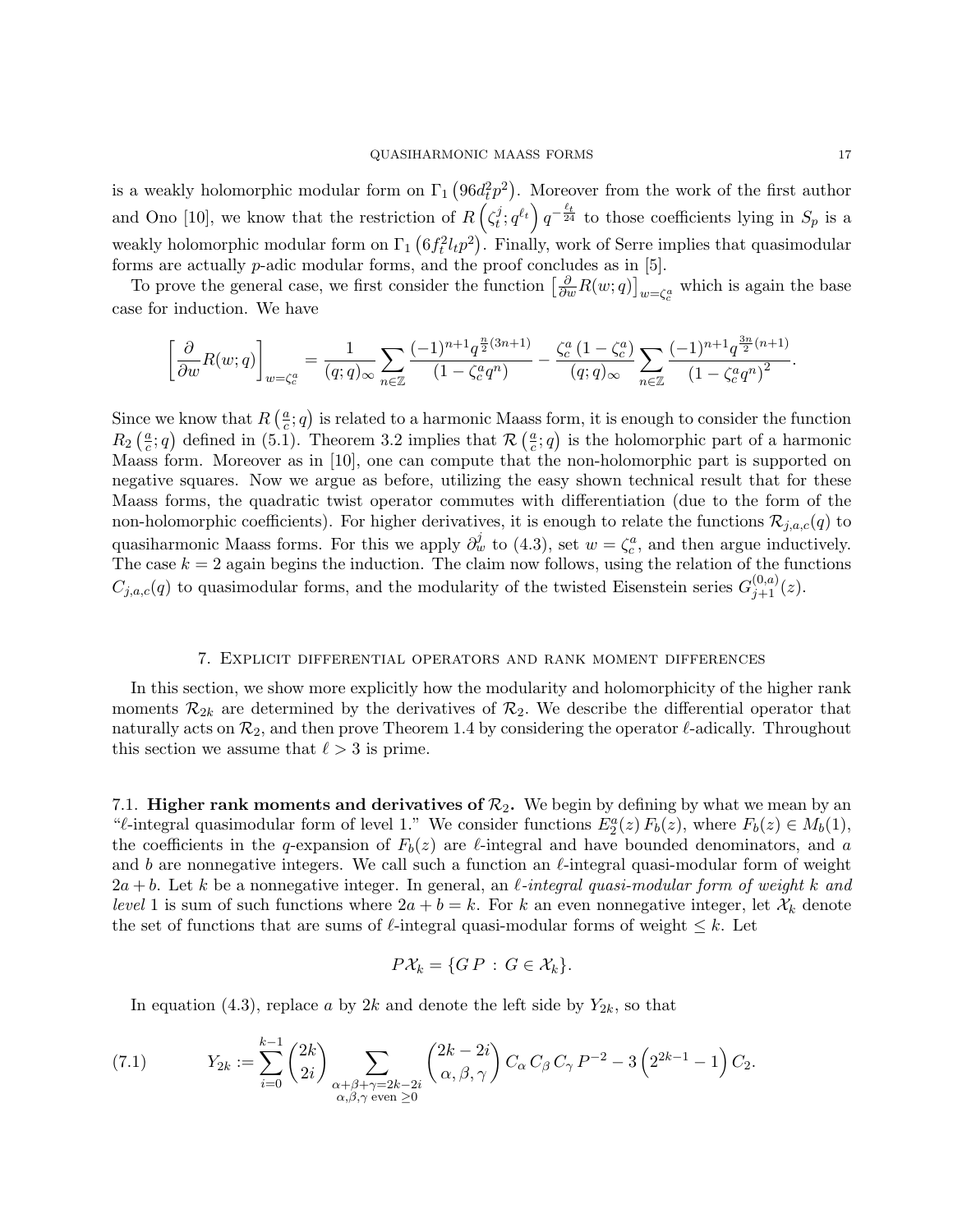With this notation, the relation (4.3) can be solved for  $\mathcal{R}_{2k}$ , yielding

$$
(7.2) \qquad \mathcal{R}_{2k} = \frac{1}{(2k-1)(k-1)} Y_{2k} - \frac{1}{(2k-1)(k-1)} \left( \sum_{i=1}^{k-1} 6 \binom{2k}{2i} \left( 2^{2i-1} - 1 \right) \delta_q(\mathcal{R}_{2k-2i}) + \sum_{i=1}^{k-1} \left[ \binom{2k}{2i+2} \left( 2^{2i+1} - 1 \right) - 2^{2i} \binom{2k}{2i+1} + \binom{2k}{2i} \right] \mathcal{R}_{2k-2i} \right).
$$

An easy induction argument shows that the differential operator that acts on  $\mathcal{R}_2$  is a polynomial  $P_k(\delta_q)$  with rational coefficients and degree  $k-1$ , so that

(7.3) 
$$
\mathcal{R}_{2k} = P_k(\delta_q) \, \mathcal{R}_2 + \sum_{j=2}^k Q_{k,j}(\delta_q) \, Y_{2j},
$$

where  $Q_{k,j} \in \mathbb{Q}[x]$  has degree  $k - j$ .

We now focus on  $P_k(x)$ ; we will see shortly that the other terms in (7.3) may be absorbed into the quasimodular component of  $\mathcal{R}_{2k}$ .

**Proposition 7.1.** Let  $P_0(x) := 0$  and  $P_1(x) := 1$ . For  $k \geq 2$  we have the recurrence relation  $P_k(x) = (1 - 12x) P_{k-1}(x) - 36x^2 P_{k-2}(x),$ 

and the explicit formula

$$
P_k(x) = 2^{1-2k} \sum_{j=0}^{k-1} {2k \choose 2j+1} (1-24x)^j = \frac{1}{\sqrt{1-24x}} \left( \left(\frac{1+\sqrt{1-24x}}{2}\right)^{2k} - \left(\frac{1-\sqrt{1-24x}}{2}\right)^{2k} \right).
$$

*Proof.* From (7.2) and (7.3) we see that for  $k \geq 0$ ,

$$
P_k(x) = -\frac{1}{(2k-1)(k-1)} \sum_{i=1}^{k-1} \left( 6x \binom{2k}{2i} \left( 2^{2i-1} - 1 \right) + \binom{2k}{2i+2} \left( 2^{2i+1} - 1 \right) \right) -2^{2i} \binom{2k}{2i+1} + \binom{2k}{2i} P_{k-i}(x).
$$

For  $k \geq 0$  we define

$$
V_k(z) := P_k\left(\frac{1-z^2}{24}\right).
$$

Using some elementary (though lengthy) binomial sum evaluations and an induction argument, one can show that

$$
V_k(z) = \frac{1}{z} \left( \left( \frac{1+z}{2} \right)^{2k} - \left( \frac{1-z}{2} \right)^{2k} \right).
$$

From this one can conclude that for  $k \geq 2$ ,

$$
V_k(z) = \left(\frac{1+z^2}{2}\right) V_{k-1}(z) - \left(\frac{1-z^2}{4}\right)^2 V_{k-2}(z).
$$

Letting  $z =$  $\sqrt{1-24x}$  (taking any fixed branch of the square root), we obtain the results.

By letting  $2k = \ell + 1$  and reducing the formula from Proposition 7.1 modulo  $\ell$  we obtain the following result.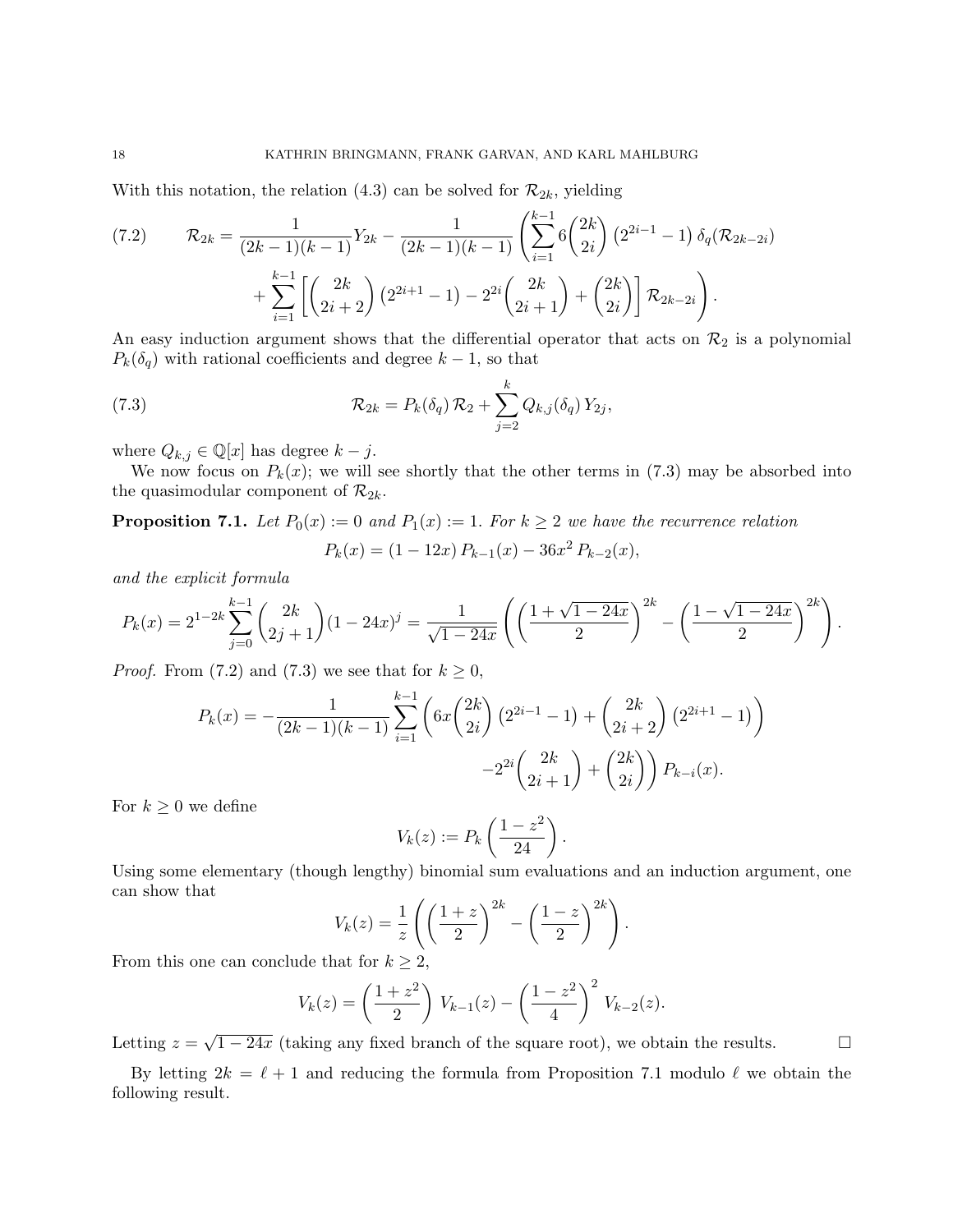**Corollary 7.2.** For  $k \geq 2$  the polynomial  $P_k(x)$  has integer coefficients. If  $\ell > 3$  is prime then

$$
P_{\frac{\ell+1}{2}}(x) \equiv \frac{\ell+1}{2} \left( 1 + (1 - 24x)^{\frac{\ell-1}{2}} \right) \pmod{\ell}.
$$

We will need precise expansions of the rank and crank moments into  $\ell$ -integral components.

**Proposition 7.3.** Let  $\ell > 3$  be prime.

- (1) For  $k \geq 0$  even we have  $\delta_q(\mathcal{X}_k) \subset \mathcal{X}_{k+2}$ .
- (2) For  $k \geq 0$  even and  $m \geq 0$  we have  $\delta_q^m(P\mathcal{X}_k) \subset P\mathcal{X}_{k+2m}$ . q
- (3) For  $1 \leq j \leq \frac{\ell+1}{2}$  $\frac{+1}{2}$  except  $j = \frac{\ell-1}{2}$  $\frac{-1}{2}$  we have  $C_{2j} \in P\mathcal{X}_{2j}$ .
- (4)  $C_{\ell-1} = 2P\Phi_{\ell-2} + PG$  for some  $G \in \mathcal{X}_{\ell-1}$ .
- (5) For  $1 \leq j \leq \frac{\ell-3}{2}$  $\frac{-3}{2}$  we have  $Y_{2j} \in P\mathcal{X}_{2j}$ .
- (6)  $Y_{\ell-1} = 6P\Phi_{\ell-2} + PG$  for some  $G \in \mathcal{X}_{\ell-1}$ .

*Proof.* Suppose  $\ell > 3$  is prime and  $k \geq 0$  is even. Our goal is to write the crank moments  $C_{2j}$  and hence the  $Y_{2j}$  in terms of  $\ell$ -integral quasimodular forms. Throughout the proof, we will only write the components that are not obviously  $\ell$ -integral, with trailing ellipses representing the remaining terms which are  $\ell$ -integral quasimodular forms.

(1) This result is well known. It follows from the fact that

$$
12\delta_q E_2 = E_2^2 - E_4
$$
 and  $12\delta_q F - kE_2 F \in M_{k+2}$  if  $F \in M_k$ .

 $(2)$  From  $[2, (2.11)]$  we have

(7.4) 
$$
\delta_q P = \Phi_1 P = \frac{1}{24} (1 - E_2) P \in P \mathcal{X}_2.
$$

The result follows from (1) and (7.4) by an induction argument.

(3) Suppose  $1 \leq j \leq \frac{\ell-3}{2}$  $\frac{-3}{2}$ . Then  $\Phi_{2j-1} = \frac{B_{2j}}{4j}$  $\frac{\partial^2 2j}{\partial^2 4j}(E_{2j}-1) \in \mathcal{X}_{2j}$  by the von-Staudt and Kummer congruences [4], [18, p.20]. Hence  $C_{2j} \in P\mathcal{X}_{2j}$  by (4.1). Similarly,  $C_{\ell+1} \in P\mathcal{X}_{\ell+1}$  by (4.1), since

$$
C_{\ell+1} = 2\Phi_{\ell}P + 2\ell C_{\ell-1}\Phi_1 + \dots + 2\Phi_{\ell-2}C_2,
$$
  
=  $2\Phi_{\ell}P + 8\ell\Phi_{\ell-2}\Phi_1 + \dots$ 

and

$$
\ell\Phi_{\ell-2}\Phi_1 = \frac{\ell B_{\ell-1}}{2(\ell-1)}(1 - E_{\ell-1})\Phi_1 \in \mathcal{X}_{\ell+2},
$$

 $\overline{I}$ 

again by the von-Staudt and Kummer congruences.

- $(4)$  The result follows from  $(4.1)$  and  $(3)$ .
- (5) The result follows from (7.1) and (3).
- $(6)$  The result follows from  $(7.1)$ ,  $(3)$ ,  $(4)$  and since

$$
Y_{\ell-1} = 3C_{\ell-1} + \cdots = 6\Phi_{\ell-2}P + \cdots.
$$

 $\Box$ 

We can now prove that the  $\ell$ -adic behavior of the higher rank moments comes from that of  $\mathcal{R}_2$ .

**Theorem 7.4.** Let  $\ell > 3$  be prime. Then

(7.5) 
$$
\mathcal{R}_{\ell+1} - P_{\frac{\ell+1}{2}}(\delta_q)\mathcal{R}_2 \in P\mathcal{X}_{\ell+1}.
$$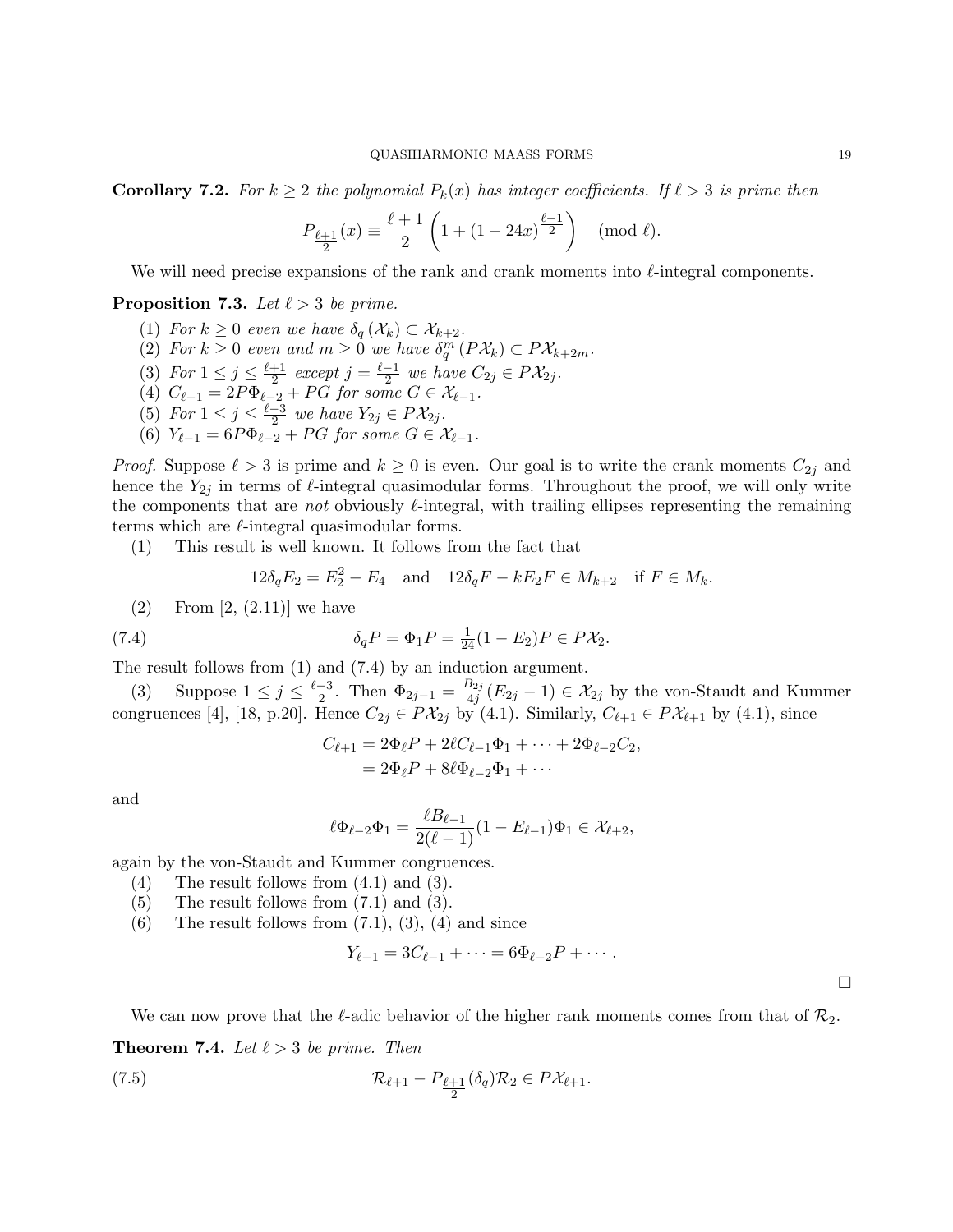*Proof.* The idea of the proof is to use (7.3), and rewrite the  $Y_{2i}$  in terms of  $\ell$ -integral quasi-modular forms, keeping track of when  $\ell$  occurs in denominator of a coefficient. We consider the equations  $(7.2)$  for  $2 \leq k \leq \frac{\ell+1}{2}$  $\frac{+1}{2}$ . In these equations the only time  $\ell$  occurs in a denominator is when  $k = \frac{\ell+1}{2}$  $\frac{+1}{2}$ , and only the term of the right side which is not  $\ell$ -integral is the term involving  $Y_{\ell+1}$ . We note that all coefficients in the sum are  $\ell$ -integral. The only term which could rise to a non- $\ell$ -integral quasimodular form is the term with  $i = 1$ . Equation (7.1) gives  $Y_{\ell+1}$  in terms of crank moments. We wish to write  $\frac{1}{\ell} Y_{\ell+1}$  in terms of quasi-modular forms identifying which terms that are not  $\ell$ -integral. As usual, we will only write the components that are not obviously  $\ell$ -integral, with trailing ellipses representing the remaining  $\ell$ -integral portion. We find that

$$
\frac{1}{\ell}Y_{\ell+1} = \frac{3}{\ell}(C_{\ell+1} - C_2) + 3(\ell+1)C_{\ell-1}C_2P^{-1} + \frac{3}{2}(\ell+1)C_{\ell-1} + \cdots
$$
  
=  $\frac{6}{\ell}P(\Phi_{\ell} - \Phi_1) + 18(\ell+1)\Phi_{\ell-2}\Phi_1P + 3(\ell+1)\Phi_{\ell-2}P + \cdots$ 

Therefore by (7.1), (7.2), (7.3), and Proposition 7.3

(7.6) 
$$
\mathcal{R}_{\ell+1} - P_k(\delta_q)\mathcal{R}_2 = \frac{2}{\ell(\ell-1)}Y_{\ell+1} - \frac{(\ell+1)(72\delta_q + 7\ell^2 - 37\ell + 42)}{6(\ell-1)(\ell-2)(\ell-3)}Y_{\ell-1} + \cdots
$$

$$
= F_1 + \sum_{j=2}^{(\ell+1)/2} \widetilde{Q}_{\ell,j}(\delta_q)PZ_{2j},
$$

where the  $\widetilde{Q}_{\ell,j}$  are polynomials of degree  $\ell-j$  with integer coefficients, the  $Z_{2j} \in \mathcal{X}_{2j}$   $(2 \le j \le \frac{\ell+1}{2})$  $\frac{+1}{2}$ ), and

$$
F_1 = \frac{2}{\ell - 1} \left( \frac{6}{\ell} P \left( \Phi_\ell - \Phi_1 \right) + 18(\ell + 1) \Phi_{\ell - 2} \Phi_1 P + 3(\ell + 1) \Phi_{\ell - 2} P \right)
$$

$$
- \frac{(\ell + 1)(72\delta_q + 7\ell^2 - 37\ell + 42)}{6(\ell - 1)(\ell - 2)(\ell - 3)} \left( 6\Phi_{\ell - 2} P \right)
$$

$$
= F_2 P + \frac{1}{\ell} F_3,
$$

where  $F_2 \in \mathcal{X}_{\ell+1}$  and after some calculation we find that

$$
F_3 = \left(\frac{1}{2} - 12\delta_q\right)\widetilde{E}_{\ell-1}P + 12\widetilde{E}_{\ell+1}P - \frac{3}{2}E_2\widetilde{E}_{\ell-1}P.
$$

Here we have defined the  $\ell$ -integral modular forms  $\widetilde{E}_{\ell-1}(z) := \frac{\ell B_{\ell-1}}{2(\ell-1)} - \ell \Phi_{\ell-2}$  and  $\widetilde{E}_{\ell+1}(z) := \frac{B_{\ell+1}}{2(\ell+1)} - \ell \Phi_{\ell-1}$  $\Phi_{\ell}$ , and we have used the von-Staudt and Kummer congruences  $\ell B_{\ell-1} \equiv -1 \pmod{\ell}$ , and  $12B_{\ell+1} \equiv 1$ (mod  $\ell$ ). Since  $\widetilde{E}_{\ell-1} \in M_{\ell-1}(1)$ ,

$$
V_{\ell} = 12\delta_q \widetilde{E}_{\ell-1} - (\ell - 1)E_2 \widetilde{E}_{\ell-1}
$$

is an  $\ell$ -integral modular form of weight  $(\ell + 1)$ . Now

$$
12\delta_q \widetilde{E}_{\ell-1}P = 12\left(\delta_q \widetilde{E}_{\ell-1}\right)P + 12\widetilde{E}_{\ell-1}\delta_q P = V_{\ell}P + (\ell - \frac{3}{2})E_2\widetilde{E}_{\ell-1}P + \frac{1}{2}\widetilde{E}_{\ell-1}P.
$$

Hence

$$
F_3 = (-V_{\ell} + 12\tilde{E}_{\ell+1})P - \ell E_2 \tilde{E}_{l-1}P.
$$

Now

$$
-V_{\ell} + 12\widetilde{E}_{\ell+1} \equiv -E_2 \widetilde{E}_{\ell-1} + 12\widetilde{E}_{\ell+1} \equiv 0 \pmod{\ell},
$$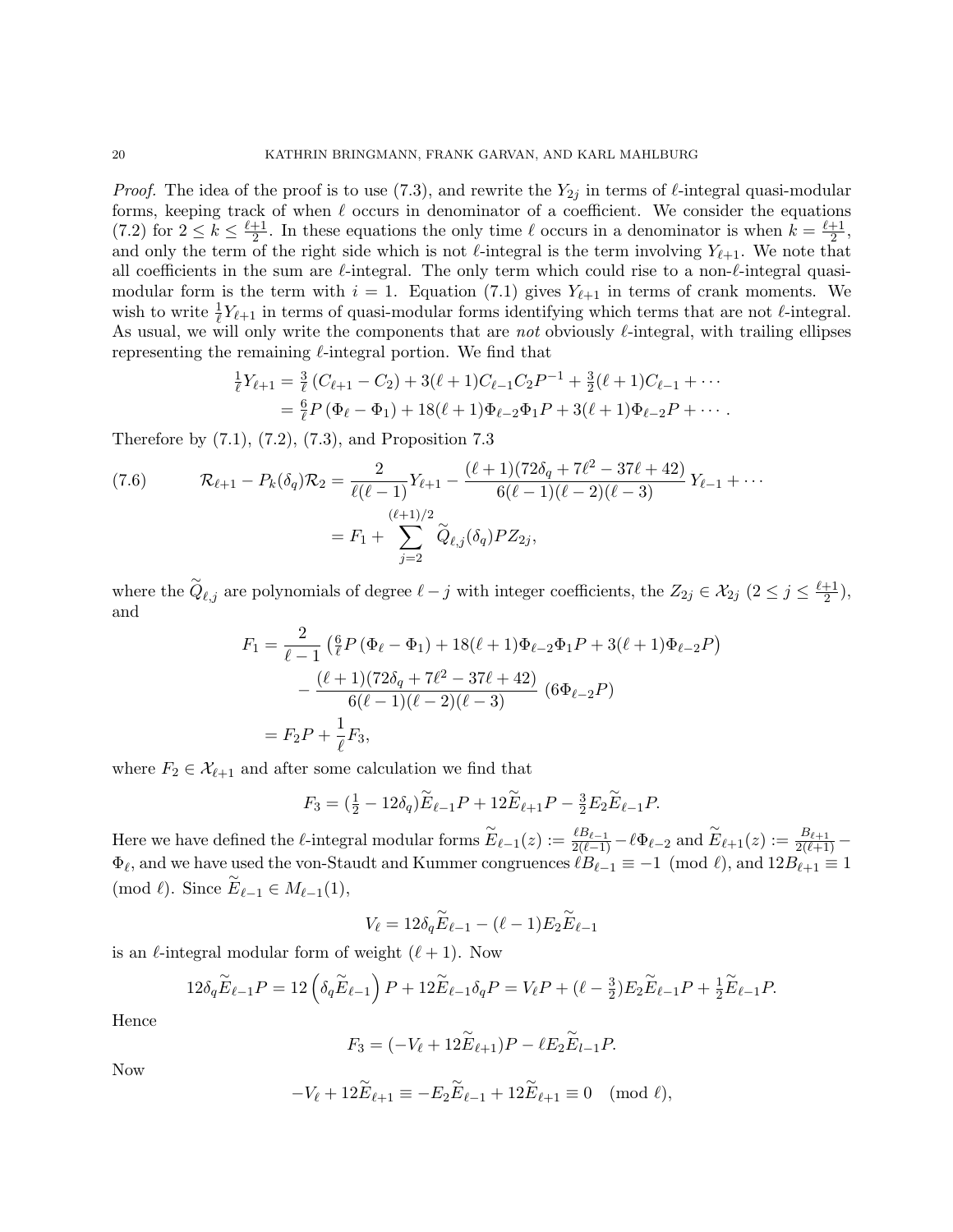by the well known congruences  $2\widetilde{E}_{\ell-1} \equiv 1$  and  $24\widetilde{E}_{\ell+1} \equiv E_2 \pmod{\ell}$ , and we note that  $-V_{\ell}$  +  $12E_{\ell+1} \in M_{\ell+1}(1)$ . Hence

$$
F_1 = F_4 P,
$$

where  $F_4 \in \mathcal{X}_{\ell+1}$ . The function

$$
\sum_{j=2}^{(\ell+1)/2} \widetilde{Q}_{\ell,j}(\delta_q) P Z_{2j}
$$

has the same property by Proposition 7.3, and the result  $(7.5)$  follows from  $(7.6)$ .

For  $\ell > 3$  prime and  $\epsilon \in \{-1, 0, 1\}$  we define the operator  $U_{\epsilon,\ell}^*$ , which acts on q-series by

$$
U_{\epsilon,\ell}^*\left(\sum_n a(n)q^n\right) := \sum_{\left(\frac{1-24n}{\ell}\right)=\epsilon} a(n)q^n.
$$

The following corollary of Theorem 7.4 follows from Corollary 7.2.

**Corollary 7.5.** Let  $\ell > 3$  be prime and suppose  $\epsilon = -1$  or 0. Then

$$
U_{\epsilon,\ell}^*(\mathcal{R}_2) \equiv U_{\epsilon,\ell}^*(G_{\ell}P) \pmod{\ell},
$$

where  $G_\ell \in \mathcal{X}_{\ell+1}$ .

*Proof.* Let  $\epsilon = -1$  or 0. We define

$$
c_{\epsilon,\ell} := \begin{cases} \frac{\ell+1}{2} & \text{if } \epsilon = 0, \\ 1 & \text{if } \epsilon = -1. \end{cases}
$$

If  $\left(\frac{1-24n}{\ell}\right)$  $\left(\frac{24n}{\ell}\right) = \epsilon$  we have

(7.7) 
$$
\left(1 - P_{\frac{\ell+1}{2}}(n)\right) \equiv c_{\epsilon,\ell} \pmod{\ell},
$$

by Corollary 7.2. Since  $\mathcal{R}_{\ell+1} \equiv \mathcal{R}_2 \pmod{\ell}$ , from Theorem 7.4 we have

$$
U_{\epsilon,\ell}^*\left(\left(1-P_{\frac{\ell+1}{2}}(\delta_q)\right)\mathcal{R}_2\right)\equiv U_{\epsilon,\ell}^*\left(G_{\ell}P\right) \pmod{\ell},
$$

where  $G_\ell \in \mathcal{X}_{\ell+1}$ . Finally by (7.7) we have

$$
U_{\epsilon,\ell}^*\left(\left(1-P_{\frac{\ell+1}{2}}(\delta_q)\right)\mathcal{R}_2\right) = \sum_{\substack{\left(1-24n\right)=\epsilon\\ \epsilon \in \ell}} \left(1-P_{\frac{\ell+1}{2}}(n)\right) N_2(n)q^n
$$

$$
\equiv c_{\epsilon,\ell} \sum_{\substack{\left(1-24n\right)=\epsilon\\ \epsilon \in \ell}} N_2(n)q^n \equiv c_{\epsilon,\ell} U_{\epsilon,\ell}^*\left(\mathcal{R}_2\right) \pmod{\ell},
$$

and the result follows since  $c_{\epsilon,\ell} \not\equiv 0 \pmod{\ell}$ .

The following theorem describes the relation between  $\mathcal{R}_{2k}$  and  $\mathcal{R}_2$  for other k. The proof is entirely analogous to Theorem 7.4, with an extra term that is not  $\ell$ -integral appearing when  $k = (\ell - 1)/2$ .

# **Theorem 7.6.** Let  $\ell > 3$  be prime.

(1) For  $1 \leq k \leq \frac{\ell-3}{2}$  $\frac{1}{2}$ <sup>2</sup> we have  $C_{2k} \in P\mathcal{X}_{2k}$ , whereas  $C_{\ell-1} = 2P\Phi_{\ell-2} + P G_C$  for some  $G_C \in \mathcal{X}_{\ell-1}$ .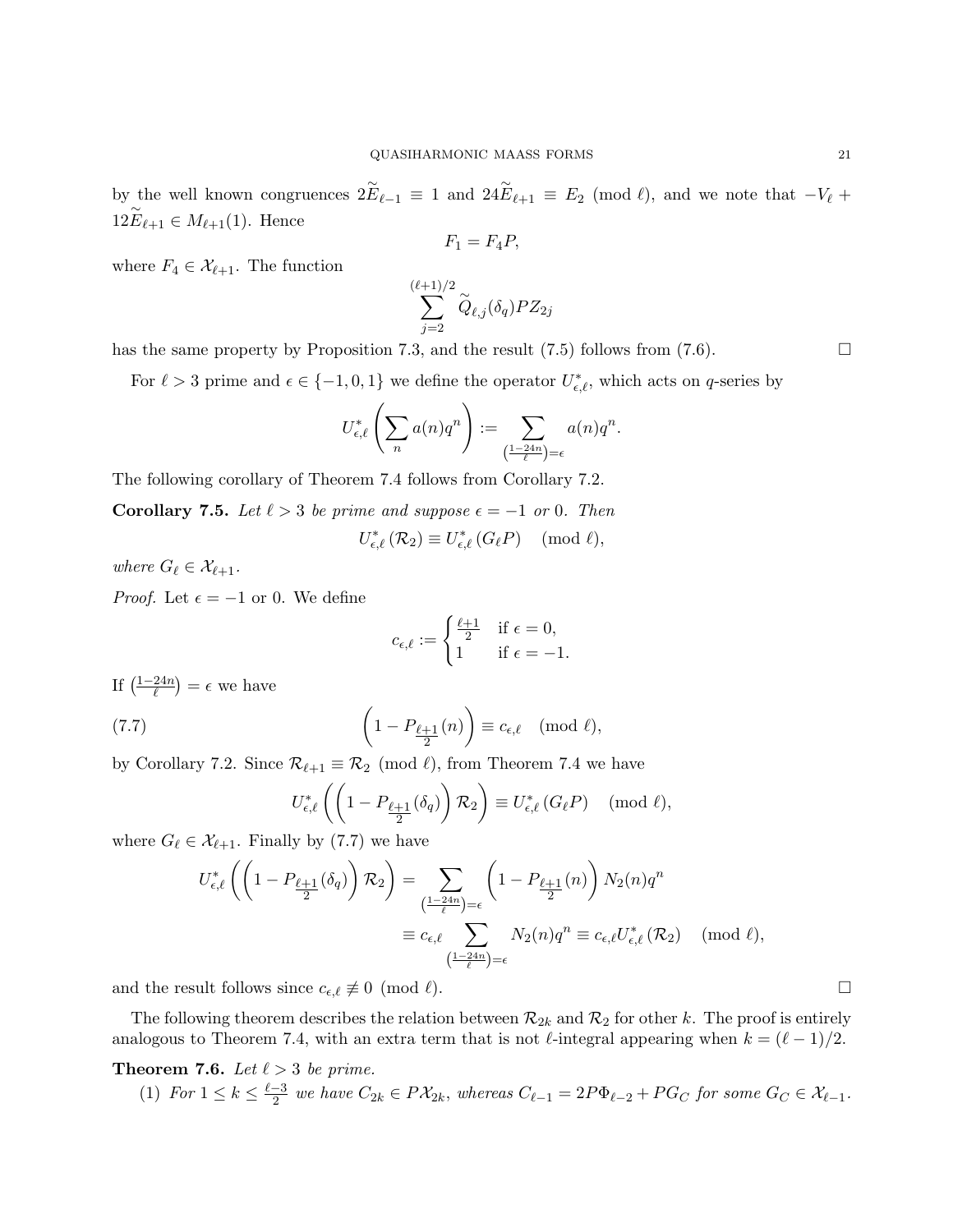(2) For  $2 \leq k \leq \frac{\ell-3}{2}$  $\frac{-3}{2}$  we have

$$
\mathcal{R}_{2k} - P_k(\delta_q)\mathcal{R}_2 \in P\mathcal{X}_{2k},
$$

whereas

$$
\mathcal{R}_{\ell-1} - P_{\underline{\ell-1}}(\delta_q)\mathcal{R}_2 = 2P\Phi_{\ell-2} + PG_R
$$

for some  $G_R \in \mathcal{X}_{\ell-1}$ .

7.2. Proof of Theorem 1.4. We are now ready to prove Theorem 1.4 by combining the above results with the theory of  $\ell$ -adic modular forms.

(1) By Corollary 7.5,

$$
U_{0,\ell}^*(\mathcal{R}_2) \equiv U_{0,\ell}^*(G_{\ell}P) \pmod{\ell}
$$

for some  $G_\ell \in \mathcal{X}_{\ell+1}$ . By reduction mod  $\ell$  we may assume that all forms involved have integer coefficients. The function  $G_{\ell}P$  is a sum of functions of the form

$$
\overset{\sim}{E}_2^a FP \equiv \overset{\sim}{E}_{\ell+1}^a FP \equiv q^{\tfrac{1}{24}} \frac{\overset{\sim}{F}_a(z)}{\eta(z)} \pmod{\ell},
$$

where  $\widetilde{E}_2 = \frac{1}{24}E_2$  and  $F(z)$  is an integral modular form  $F \in M_b(1)$ , with total weight  $2a + b \leq \ell + 1$ . Define the associated l-adic modular form  $\widetilde{F}_{a,b}(z) := \widetilde{E}_{\ell+1}^a(z) F(z) \in M_{b+a(\ell+1)}(1)$ , which has weight at most  $\frac{1}{2}(\ell+1)^2$ . Define the coefficients  $p\left(\widetilde{F},n\right)$  by  $\sum_n p\left(\widetilde{F},n\right) q^n = \frac{\widetilde{F}(z)}{(q;q)_\infty}$  $\frac{F(z)}{(q;q)_{\infty}}$ . By standard arguments using Hecke operators (see [13]), we have

$$
\sum_{n=0}^{\infty} N_2(\ell n + \beta_{\ell}) q^{24n + r_{\ell}} \equiv \sum_{2a+b \leq \ell+1} \sum_{n=0}^{\infty} p\left(\widetilde{F}_{a,b}, \ell n + \beta_{\ell}\right) q^{24n + r_{\ell}} \equiv \eta^{r_{\ell}}(24z) G_{\ell,2}(24z) \pmod{\ell},
$$

where  $G_{\ell,2} \in \mathcal{X}_{(\ell^2+3\ell-r_{\ell}-1)/2}$ .

(2) This claim follows immediately using the same arguments as above and the relation between  $\mathcal{R}_{2k}$  and  $\mathcal{R}_2$  found in Theorem 7.6.

(3) To find  $\ell$ -adic modular forms associated with  $\mathcal{R}_{\ell-1}$ , we again use Theorem 7.6. The difference is that there is now an extra term that is not  $\ell$ -integral, namely  $2P\Phi_{\ell-2} = \frac{1}{\ell}$  $\frac{1}{\ell}\left(\frac{\ell B_{\ell-1}}{(\ell-1)}-2\widetilde{E}_{\ell-1}\right)P.$ 

Define  $\alpha_{\ell}$  such that  $\alpha_{\ell} \equiv \frac{\ell B_{\ell-1}}{(\ell-1)} \pmod{\ell^2}$ , so that the first part of the contribution from  $2P\Phi_{\ell-2}$ is

$$
\alpha_{\ell} \sum_{n=0}^{\infty} p(n) q^{24n-1} \equiv \alpha_{\ell} \frac{1}{\eta(24z)} \equiv \alpha_{\ell} \frac{1}{\eta(24z)} \left( \frac{\eta^{\ell}(24z)}{\eta(24\ell z)} \right)^{\ell} \equiv \alpha_{\ell} \frac{\Delta^{\frac{\ell^2-1}{24}}(24z)}{\eta^{\ell}(24\ell z)} \pmod{\ell^2}.
$$

This implies that

$$
\alpha_{\ell} \sum_{n=0}^{\infty} p(\ell n + \beta_{\ell}) q^{24n+r_{\ell}} \equiv \alpha_{\ell} \frac{\Delta^{(\ell^2 - 1)/24}(24z) \mid U(\ell)}{\eta^{\ell}(24z)} \pmod{\ell^2}.
$$

Observe that  $\Delta^{(\ell^2-1)/24}(z) \in S_1$  $\frac{1}{2}(\ell^2-1)(1)$ , and recall that  $T(\ell) \equiv U(\ell) \pmod{\ell}$ , so

$$
f_{\ell}(z) := \alpha_{\ell} \Delta^{(\ell^2-1)/24}(z) | T(\ell) = (q^{(\ell^2-1)/24} + \cdots) | T(\ell) = c_3 q^{\lambda_{\ell}} + \cdots,
$$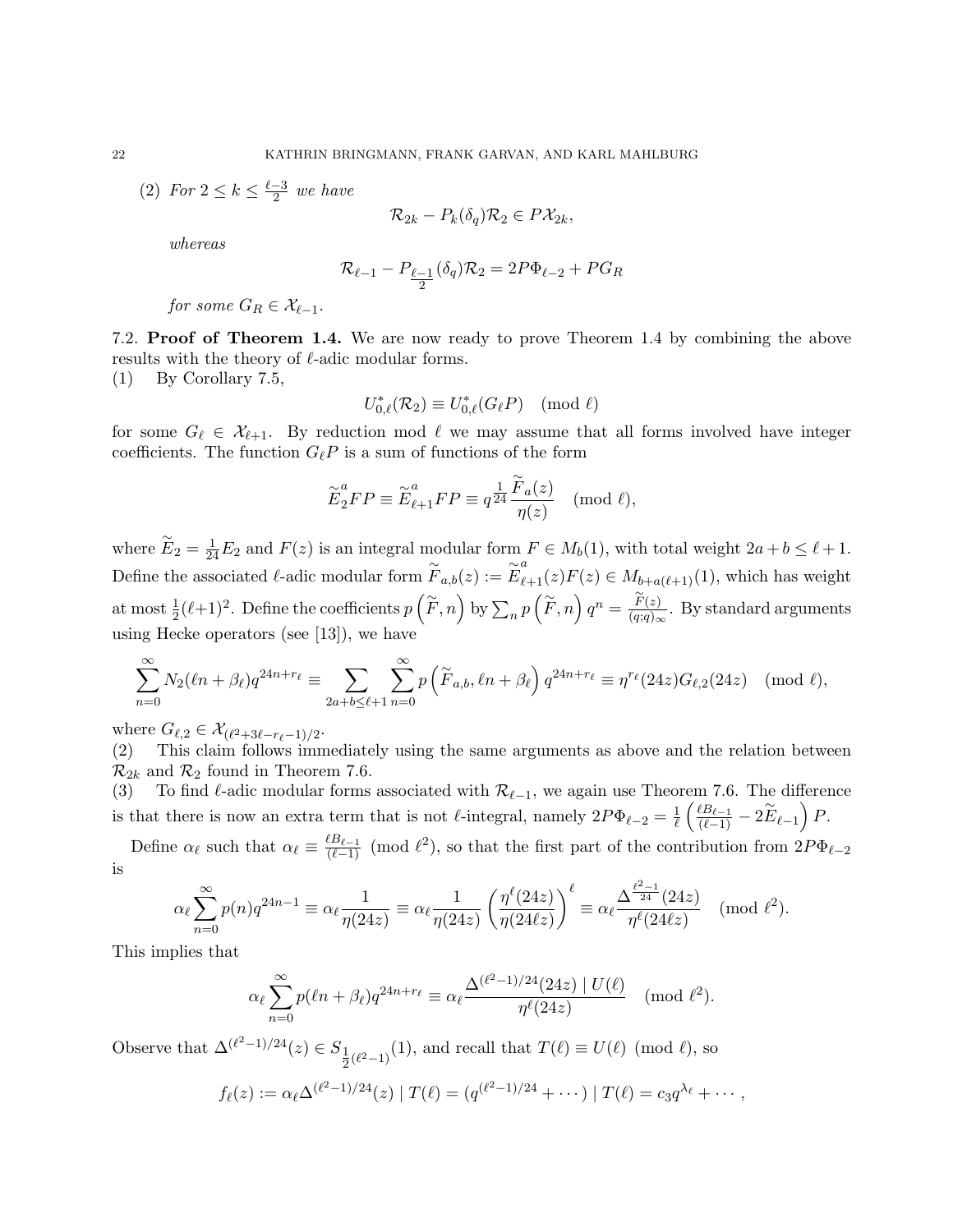where  $\lambda_{\ell} := \frac{\ell^2 + 24\beta_{\ell} - 1}{24\ell}$ , and  $c_3$  is an integer. Since Hecke operators preserve spaces of modular forms, it must be that  $f_{\ell}(z) = \Delta^{\lambda_{\ell}}(z)H_1(z)$  for some  $H_1(z) \in M_{\frac{1}{2}(\ell(\ell-1)-r_{\ell}-1)}(1)$ . We conclude that

$$
\alpha_{\ell} \sum_{n=0}^{\infty} p(\ell n + \beta_{\ell}) q^{24n+r_{\ell}} \equiv \frac{\Delta^{\lambda_{\ell}}(24z)H_1(24z)}{\eta^{\ell}(24z)} \equiv \eta^{r_{\ell}}(24z)H_1(24z) \pmod{\ell^2}.
$$

We proceed in a similar fashion for the term  $2E_{\ell-1}P$ . Define the coefficients  $e_{\ell-1}(n)$  so that  $2\widetilde{E}_{\ell-1}P \equiv \sum_{n=0}^{\infty} e_{\ell-1}(n)q^n \pmod{\ell^2}$ . As before, we find that

$$
\sum_{n=0}^{\infty} e_{\ell-1}(n) q^{24n-1} \equiv 2 \frac{\Delta^{(\ell^2-1)/24}(24z) \widetilde{E}_{\ell-1}(24z)}{\eta^{\ell}(24\ell z)} \pmod{\ell^2},
$$

and

$$
\sum_{n=0}^{\infty} e_{\ell-1}(\ell n + \beta_{\ell}) q^{24n+r_{\ell}} \equiv 2 \frac{\Delta^{(\ell^2 - 1)/24} (24z) \widetilde{E}_{\ell-1}(24z) \mid U(\ell)}{\eta^{\ell}(24z)} \pmod{\ell^2}
$$
  

$$
\equiv \eta^{r_{\ell}} (24z) H_2(24z) \pmod{\ell^2},
$$

where  $H_2(z) \in M_{\frac{1}{2}(\ell(\ell+1)-r_{\ell}-3)}(1)$  and

$$
\Delta^{\lambda_{\ell}}(z)H_2(z) \equiv 2\Delta^{(\ell^2-1)/24}(z)\widetilde{E}_{\ell-1}(z) | U(\ell) \pmod{\ell^2}.
$$

Since  $2\widetilde{E}_{\ell-1} \equiv \alpha_{\ell} \equiv 1 \pmod{\ell}$ , we have  $H_1(24z) \equiv H_2(24z) \pmod{\ell}$ , so the overall the contribution to the congruence for  $U_{0,\ell}^*(\mathcal{R}_{\ell-1})$  is

$$
\frac{1}{\ell}\eta^{r_{\ell}}(24z)\left(H_1(24z)-H_2(24z)\right)
$$

as claimed, completing the proof.

## 8. Proof of Theorem 1.5

Using (6.3), we observe that

$$
\sum_{n=0}^{\infty} (N F_k(r, t; n) - N F_k(s, t; n)) q^{24n-1} = \frac{1}{t} \sum_{j=1}^{t-1} \left( \zeta_t^{-rj} - \zeta_t^{-sj} \right) q^{-1} R_k \left( \zeta_t^j; q^{24} \right).
$$

Without loss of generality, we assume that  $k \leq \frac{p_t}{2}$  $\frac{\partial^2 t}{\partial z^2}$ , the general case is proven similarly. In this case we may use (6.4). The functions  $R\left(\zeta_t^j\right)$  $\left( \frac{d}{dt}, q^{\ell_t} \right) q^{-\frac{\ell_t}{24}}$  are the holomorphic parts of harmonic Maass forms on  $\Gamma_1$  (576t<sup>4</sup>). One can generalize the usual Atkin  $U(t^2)$ -operator to harmonic Maass forms. This gives that  $q^{-1}R\left(\zeta_t^j\right)$  $(t^j; q^{24})$  are the holomorphic parts of harmonic Maass forms on  $\Gamma_1$  (576 $t^4$ ). Moreover by Theorem 3.1, the non-holomorphic parts of those forms are supported on negative squares. Generalizing the theory of twists of modular forms to twists of harmonic Maass forms, we obtain that the restriction of those form to the coefficients supported on arithmetic progression congruent to d modulo t satisfying  $\left(\frac{1-24d}{t}\right)$  $\left(\frac{24d}{t}\right) = -1$  is a weakly holomorphic modular form on  $\Gamma_1$  (576 $t^6$ ). Thus (1) follows.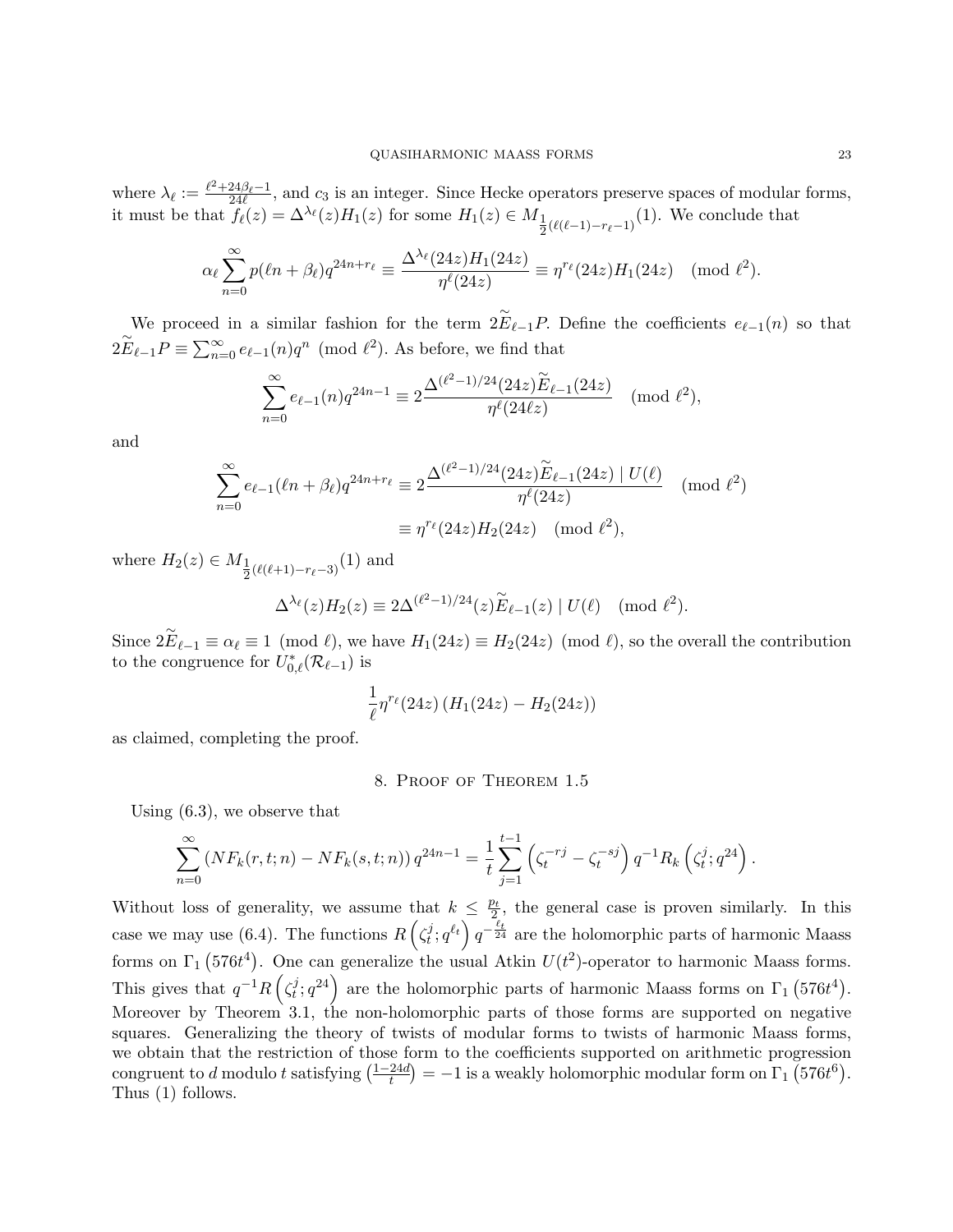In order to conclude (2), we have to show that the restriction of the function

$$
\sum_{j=1}^{t-1} \left( \zeta_t^{-rj} - \zeta_t^{-sj} \right) \frac{\zeta_t^{2j}}{(1 - \zeta_t^j)(\zeta_t^{3j} - 1)} \left( q^{-1} R\left( \zeta_t^j; q^{24} \right) - q^{-1} R\left( \zeta_t^{2j}; q^{24} \right) \right)
$$

to those arithmetic progressions stated in the theorem doesn't have a non-holomorphic part. The correct group follows as in (1). Using Theorem 3.1, we see that this is equivalent to the identity

$$
(8.1) \quad 0 = \sum_{j=1}^{t-1} \left( \zeta_t^{-rj} - \zeta_t^{-sj} \right) \frac{\zeta_t^{2j}}{(1 - \zeta_t^j)(\zeta_t^{3j} - 1)} \left( \sin\left(\frac{\pi j}{t}\right) \sin\left(\frac{3\pi j d}{t}\right) - \sin\left(\frac{2\pi j}{t}\right) \sin\left(\frac{6\pi j d}{t}\right) \right).
$$

Since  $\sin(x) = \frac{1}{2i} (e^{ix} + e^{-ix})$ , identity (8.1) is equivalent to

(8.2) 
$$
0 = \sum_{j=1}^{t-1} \frac{\left(\zeta_t^{-rj} - \zeta_t^{-sj}\right)\left(1 - \zeta_t^{3dj}\right)}{\left(1 - \zeta_t^{3j}\right)} \zeta_{2t}^{3j(1-d)} \left(1 - \left(\zeta_{2t}^j + \zeta_{2t}^{-j}\right)\left(\zeta_{2t}^{3dj} + \zeta_{2t}^{-3dj}\right)\right).
$$

This is further equivalent to

$$
(8.3) \quad 0 = \sum_{j=1}^{t-1} \left( \zeta_t^{-rj} - \zeta_t^{-sj} \right) \zeta_{2t}^{3j(1-d)} \left( 1 + \zeta_t^{3j} + \dots + \zeta_t^{3j(d-1)} \right) \left( 1 - \zeta_{2t}^{j(3d+1)} - \zeta_{2t}^{j(-3d+1)} - \zeta_{2t}^{j(3d-1)} - \zeta_{2t}^{-j(3d+1)} \right).
$$

Identity (8.3) can be verified using the conditions in the theorem and the standard orthogonality of roots of unity.

#### **REFERENCES**

- [1] G. E. Andrews, Partitions, Durfee symbols, and the Atkin-Garvan moments of ranks, Invent. Math. 169 (2007), pages 37-73.
- [2] A. O. L. Atkin and F. G. Garvan, Relations between the ranks and the cranks of partitions, Ramanujan J. 7 (2003), pages 343-366.
- [3] A. O. L. Atkin and H. P. F. Swinnerton-Dyer, Some properties of partitions, Proc. London Math. Soc. 4 (1954), pages 84-106.
- [4] A. I. Borevich and I. R. Shafarevich, Number Theory, Academic Press, 1966.
- [5] K. Bringmann, On the explicit construction of higher deformations of partition statistics, Duke Math. J. 144 (2008), pages 195-233.
- [6] K. Bringmann, Asymptotics for rank partition functions, Transactions of the AMS, accepted for publication.
- [7] K. Bringmann, A. Folsom, and K. Ono, q-series and weight 3/2 Maass forms, submitted for publication.
- [8] K. Bringmann and J. Lovejoy, Dyson's rank, overpartitions, and weak Maass forms, Int. Math. Res. Not. (2007), rnm063.
- [9] K. Bringmann and K. Ono, The  $f(q)$  mock theta function conjecture and partition ranks, Invent. Math. **165** (2006), pages 243-266.
- [10] K. Bringmann and K. Ono, *Dyson's ranks and Maass forms*, Ann. Math., accepted for publication.
- [11] K. Bringmann, K. Ono, and R. Rhoades, *Eulerian series as modular forms*, Journal of the AMS, J. Amer. Math. Soc. 21 (2008), pages 1085-1104.
- [12] F. Dyson, Some guesses in the theory of partitions, Eureka (Cambridge) 8 (1944), pages 10-15.
- [13] F. G. Garvan, Congruences for Andrews' smallest parts partition function and new congruences for Dyson's rank, Int. J. Number Theory, accepted for publication.
- [14] D. Kubert and S. Lang, Modular units, Grundlagen der mathematischen Wissenschaften 244, Springer Verlag, New York, 1981.